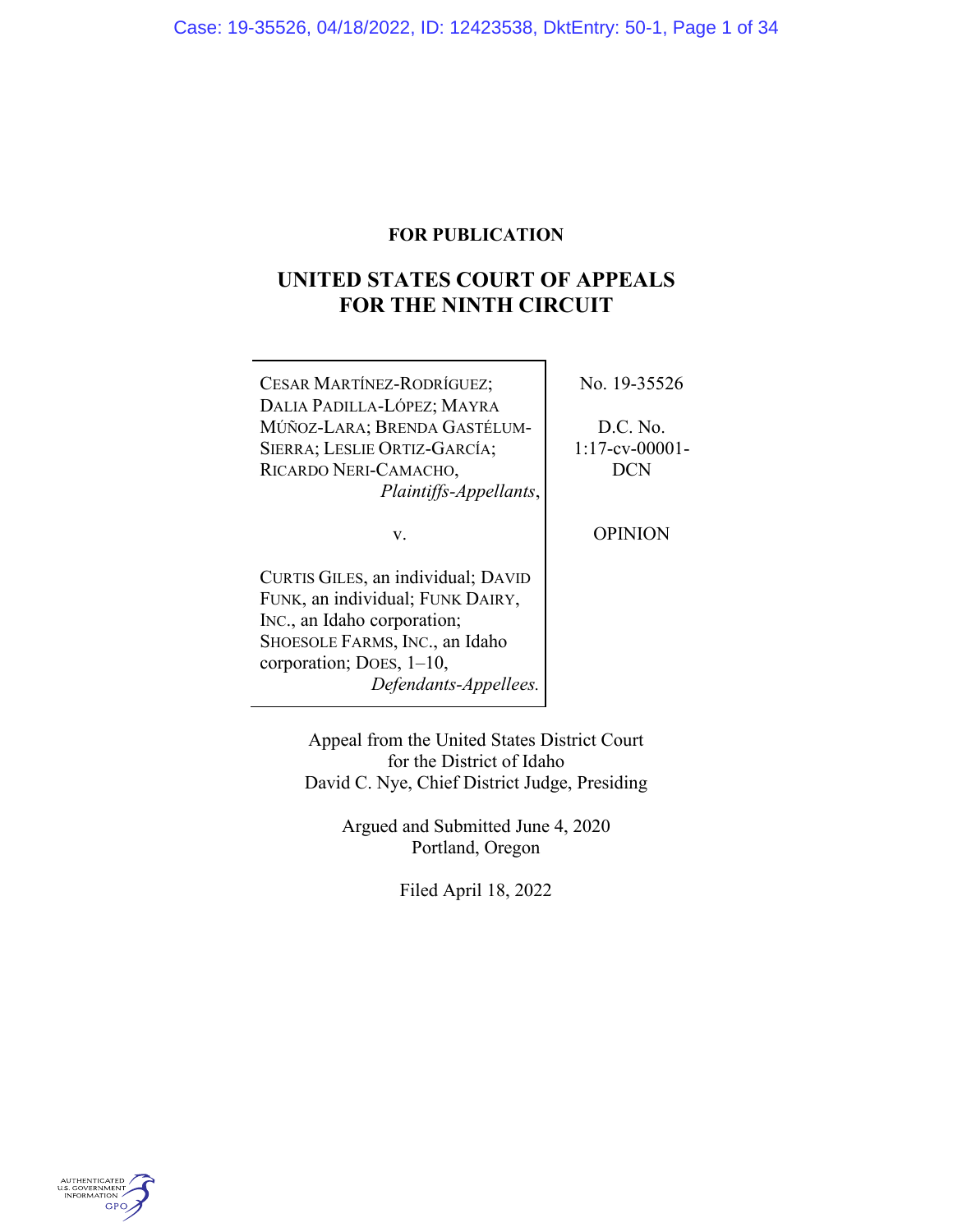Before: Marsha S. Berzon and Daniel P. Collins, Circuit Judges, and Jennifer Choe-Groves,**[\\*](#page-1-0)** Judge.

Opinion by Judge Collins

# **SUMMARY[\\*\\*](#page-1-1)**

#### **Forced Labor**

The panel reversed the district court's summary judgment in favor of defendants on claims of violation of federal statutory prohibitions on forced labor, reversed the district court's decision declining to retain supplemental jurisdiction over state law claims, and remanded.

Plaintiffs were six citizens of Mexico who were recruited to work as "Animal Scientists" at Funk Dairy in Idaho under the "TN Visa" program for "professional" employees established under the North American Free Trade Agreement. But when plaintiffs arrived at the dairy, they were instead required to work substantially as general laborers. Plaintiffs alleged that defendants' bait-and-switch tactics violated applicable federal statutory prohibitions on forced labor by, among other things, abusing the TN Visa program in order to coerce plaintiffs to provide menial physical labor.

**<sup>\*</sup>** The Honorable Jennifer Choe-Groves, Judge for the United States Court of International Trade, sitting by designation.

<span id="page-1-1"></span><span id="page-1-0"></span>**<sup>\*\*</sup>** This summary constitutes no part of the opinion of the court. It has been prepared by court staff for the convenience of the reader.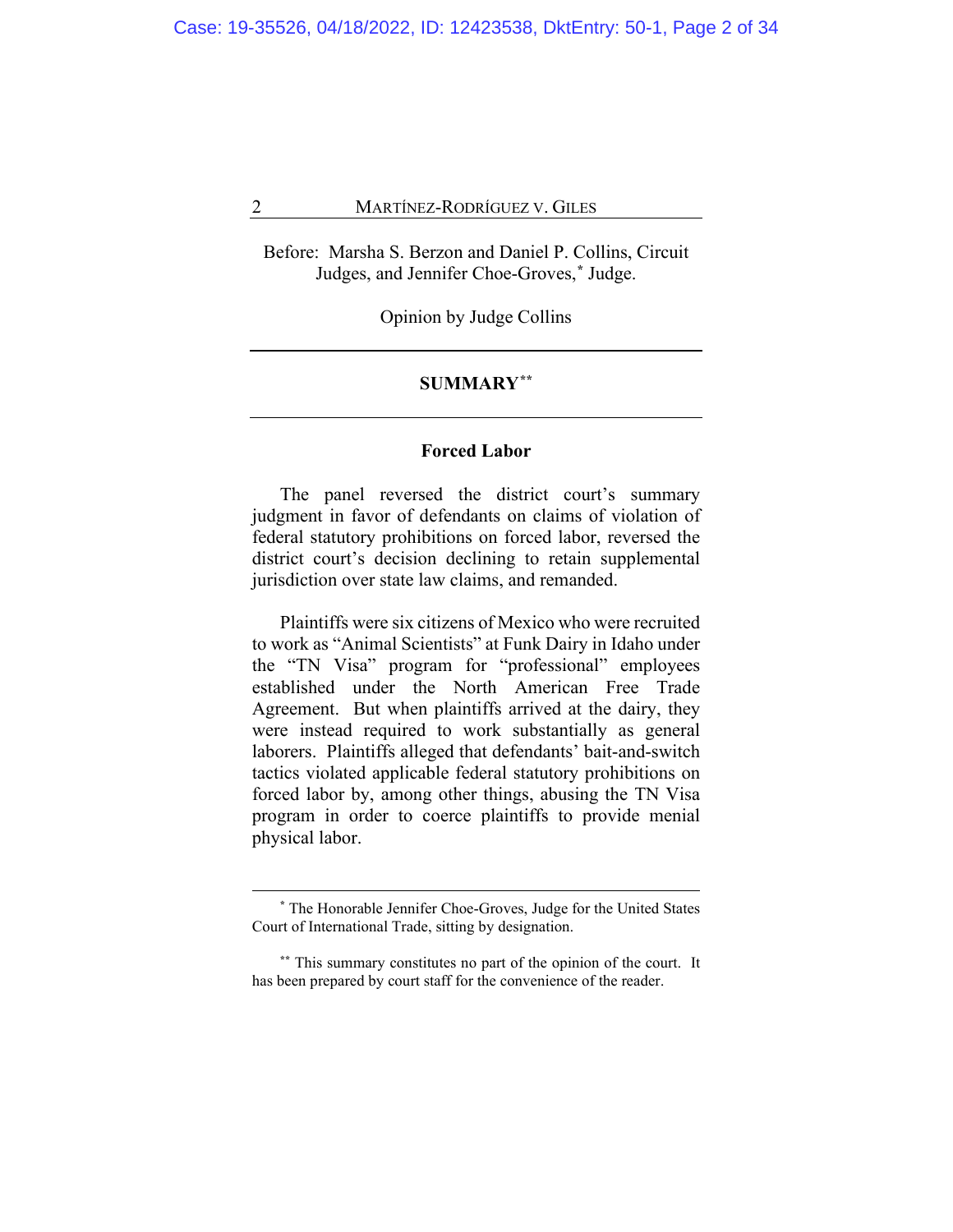For purposes of their summary judgment motion, defendants conceded that all plaintiffs believed that their ability to remain lawfully in the U.S. depended on their continued employment at Funk Dairy. The panel concluded that in light of that concession and its obligation, on review of a grant of summary judgment to defendants, to construe the evidence in the light most favorable to plaintiffs, a reasonable jury could find that Funk Dairy knowingly obtained plaintiffs' labor by abusing the TN Visa process in order to exert pressure on plaintiffs to provide labor that was substantially different from what had been represented to them and to federal consular officials. The panel held that, so construed, Funk Dairy's conduct violated the provisions of Chapter 77 of Title 18 of the U.S. Code that prohibit forced labor and trafficking of persons into forced labor. Plaintiffs therefore asserted triable causes of action under the civil suit provision of Chapter 77, 18 U.S.C. § 1595(a).

Because the panel held that the district court erred in dismissing plaintiffs' federal claims, the panel also reversed the district court's decision to decline supplemental jurisdiction over plaintiffs' claims under Idaho state law.

# **COUNSEL**

Edgar Iván Aguilasocho (argued) and Mario Martinez, Martinez Aguilasocho Law Inc., Bakersfield, California; Natalie Camacho Mendoza, Camacho Mendoza Law, Boise, Idaho; for Plaintiffs-Appellants.

David P. Claiborne (argued) and Katie L. Vendenberg, Sawtooth Law Offices PLLC, Boise, Idaho, for Defendants-Appellees.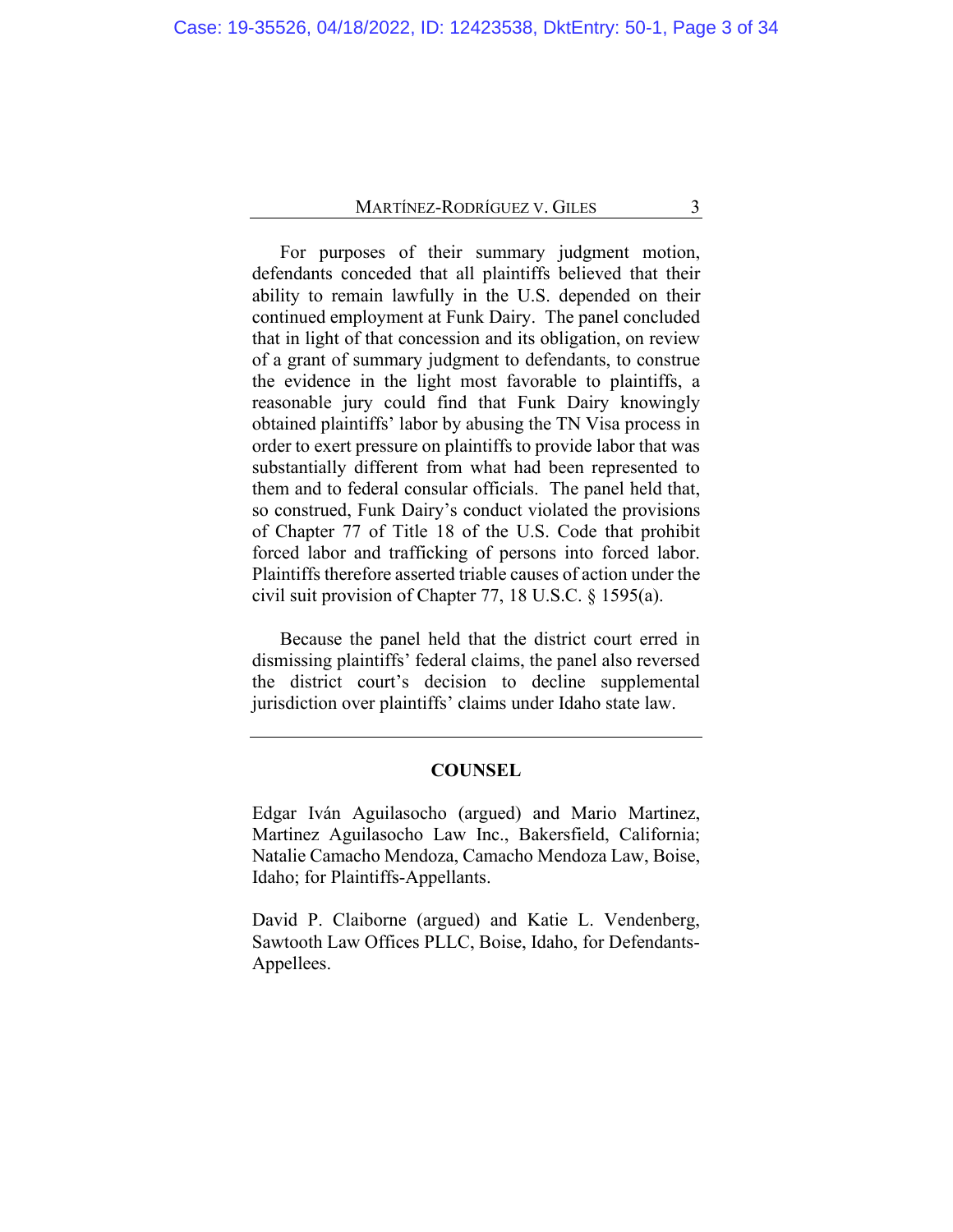Stuart A. Raphael, Hunton Andrews Kurth LLP, Washington, D.C.; Sarah L. Bessell, Human Trafficking Legal Center, Washington, D.C.; for Amicus Curiae Human Trafficking Legal Center.

Melia Amal Bouhabib and Elizabeth Leiserson, Texas RioGrande Legal Aid Inc., Nashville, Tennessee, for Amicus Curiae Aurora Bedolla.

# **OPINION**

# COLLINS, Circuit Judge:

Plaintiffs are six citizens of Mexico who were recruited to work as "Animal Scientists" at Defendant Funk Dairy, Inc. ("Funk Dairy") in Idaho under the "TN Visa" program for "professional" employees, established under the North American Free Trade Agreement ("NAFTA"). But when Plaintiffs arrived at the dairy to perform such professional services, they were instead required to work substantially as general laborers. After leaving Funk Dairy's employ, Plaintiffs brought this suit alleging a variety of claims under federal and Idaho law. In particular, Plaintiffs alleged that Defendants' bait-and-switch tactics violated applicable federal statutory prohibitions on forced labor by, *inter alia*, abusing the TN Visa program in order to coerce Plaintiffs to provide menial physical labor. The district court, however, granted summary judgment to Defendants on the federal claims and declined to retain supplemental jurisdiction over the state law claims.

For purposes of their summary judgment motion, Defendants expressly conceded that all Plaintiffs believed that their ability to remain lawfully in the U.S. depended on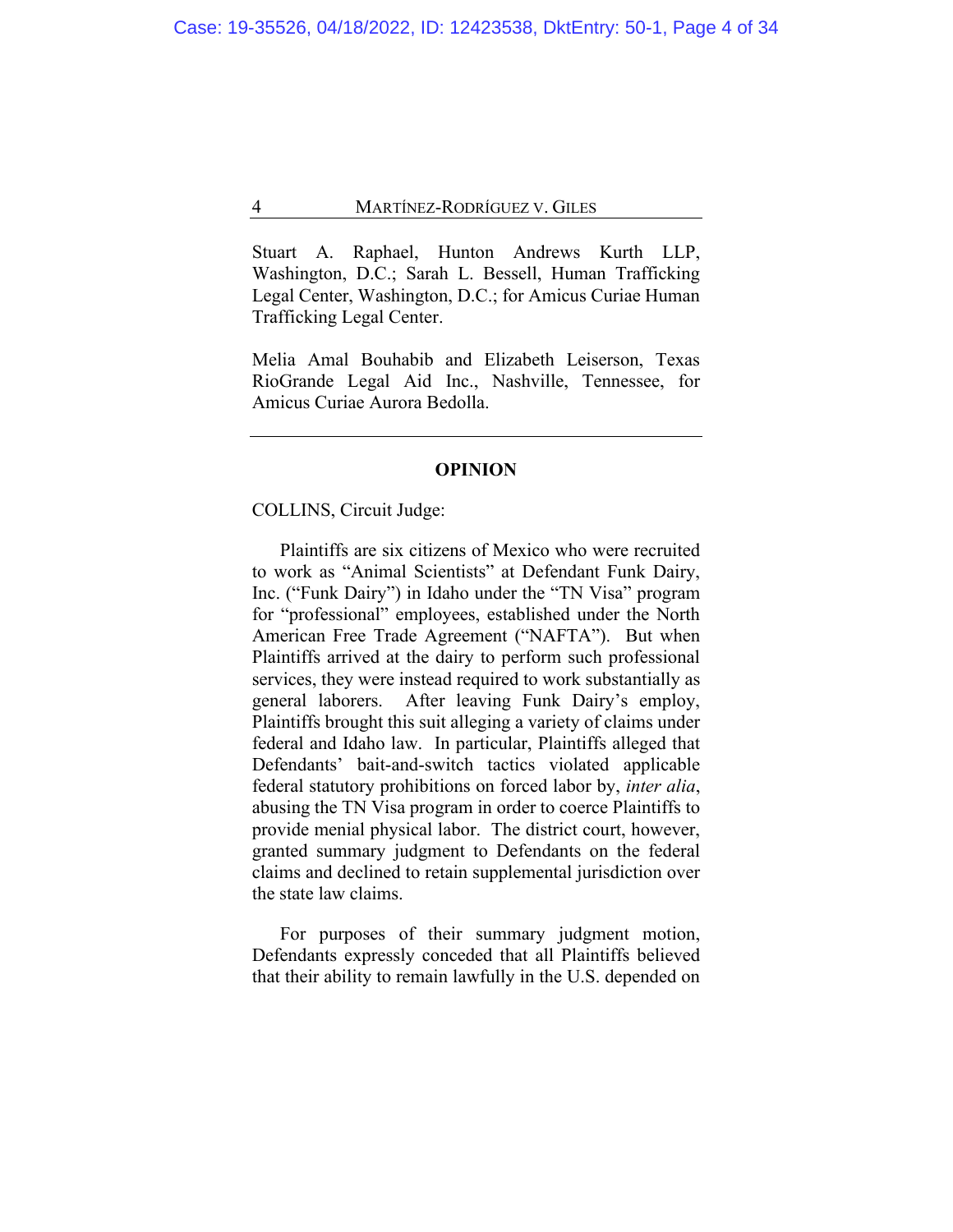their continued employment at Funk Dairy. In light of that concession and our obligation to construe the evidence in the light most favorable to Plaintiffs, we conclude that a reasonable jury could find that Funk Dairy knowingly obtained Plaintiffs' labor by abusing the TN Visa process in order to exert pressure on Plaintiffs to provide labor that was substantially different from what had been represented to them and to federal consular officials. So construed, Funk Dairy's conduct violated the provisions of Chapter 77 of Title 18 of the U.S. Code that prohibit forced labor and trafficking of persons into forced labor. *See* 18 U.S.C. §§ 1589(a)(3), 1590(a). Plaintiffs therefore asserted triable causes of action under the civil suit provision of Chapter 77. *See* 18 U.S.C. § 1595(a).

Because the district court erred in dismissing Plaintiffs' federal claims, we also reverse its decision to decline supplemental jurisdiction over Plaintiffs' state law claims. *See* 28 U.S.C. § 1367(c)(3).

Accordingly, we reverse the district court's judgment and remand the case.

# **I**

Because we are reviewing a grant of summary judgment for Defendants, we recount the facts of this case in the light most favorable to Plaintiffs. *See Tuuamalemalo v. Greene*, 946 F.3d 471, 474 (9th Cir. 2019).

# **A**

Defendant Funk Dairy, which is owned by Defendant David Funk and his wife, is a dairy operation near the town of Murtaugh in Twin Falls County, Idaho. The dairy's principal business is producing and selling raw milk, and its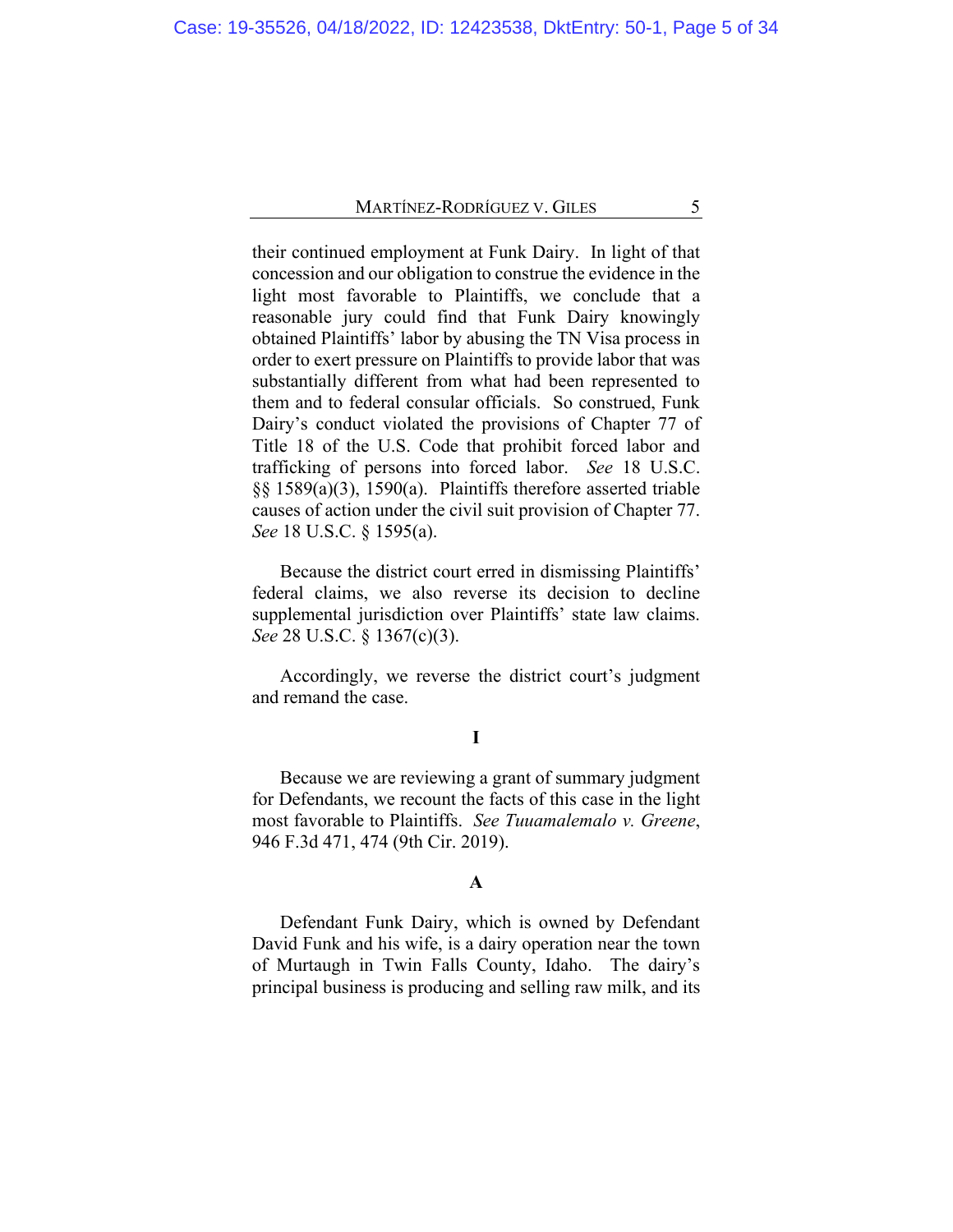operations are managed by the Funks' son-in-law, Defendant Curtis Giles. The Funks also own and operate a separate entity, Defendant Shoesole Farms, Inc., which has farmland nearby. Funk Dairy buys feed from Shoesole Farms, Inc., and in return, it supplies the farm with manure to use as fertilizer. Giles, however, is not involved with the management of Shoesole Farm, Inc.

In April 2013, U.S. Immigration and Customs Enforcement ("ICE") completed an audit of Funk Dairy and concluded that 78 percent of its employees were aliens who lacked sufficient documentation to confirm their eligibility to work in the U.S. In 2014, in order to address "labor issues" in Idaho and to recruit and retain employees, Giles inquired about the "TN Visa" program that he had heard about while attending conferences. To set the subsequent events concerning Funk Dairy's use of the TN Visa program in context, we first briefly recount the basic contours of that program.

The TN Visa program, established "pursuant to the provisions of Section D of Annex 1603" of NAFTA, allows a citizen of Mexico or Canada to be admitted to the United States for the purpose of "engag[ing] in business activities at a professional level as provided for in such Annex." *See* 8 U.S.C. § 1184(e)(2).**[1](#page-5-0)** The referenced Section D states that

**B**

<span id="page-5-0"></span>**<sup>1</sup>** In early 2020, Congress amended the relevant statutory language to reflect the adoption of a new trade agreement superseding NAFTA. *See* United States–Mexico–Canada Agreement Implementation Act, Pub. L. No. 116-113, § 503(c), 134 Stat. 11, 71 (2020). Unless otherwise noted, all references to the applicable statutes and regulations are to the versions in effect at the time of the underlying events in this case in 2015–2016.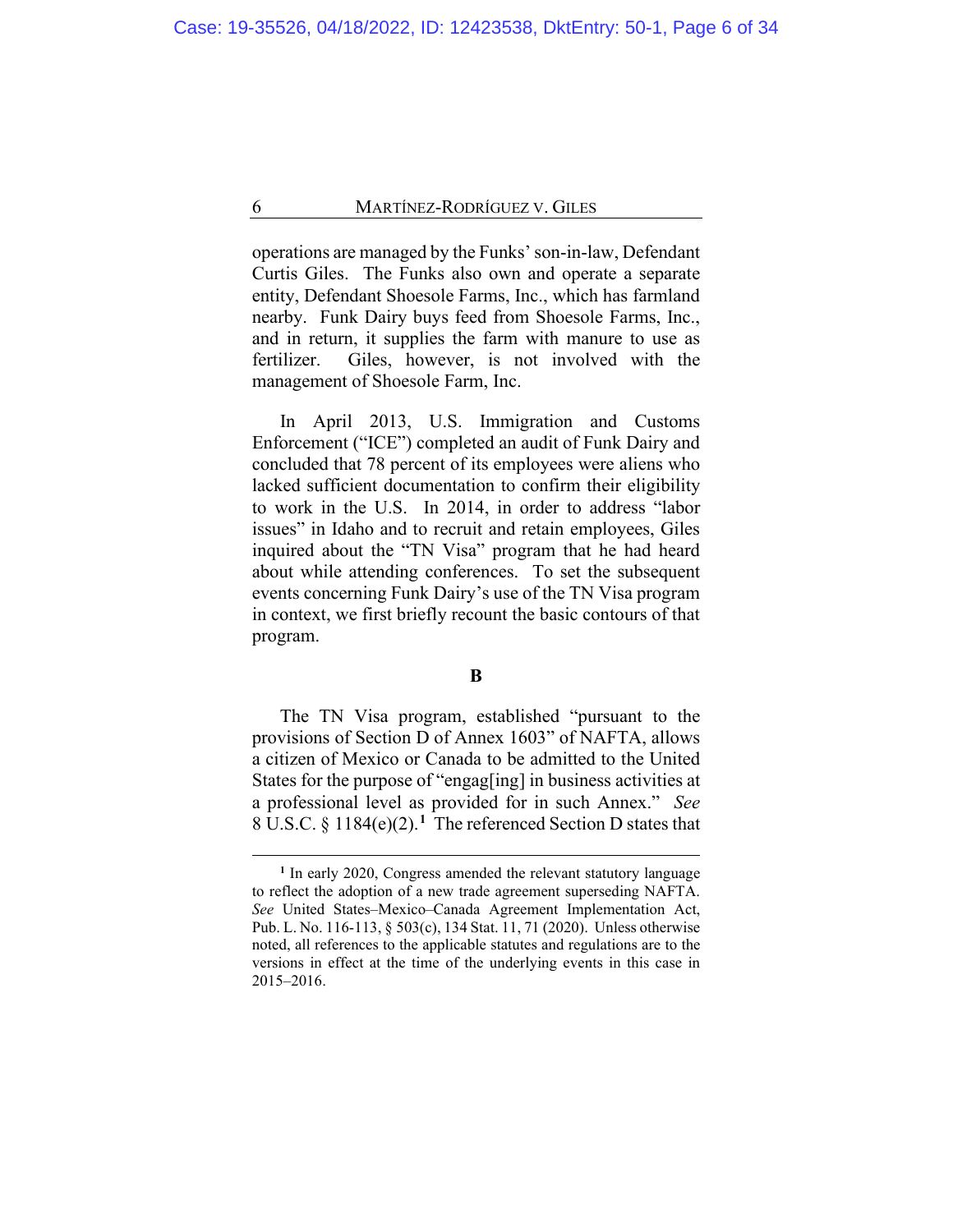the program only applies to a "profession set out in Appendix 1603.D.1," *see* NAFTA, Annex 1603.D.1, December 17, 1992, 32 I.L.M. 612, 666, and that Appendix lists dozens of different professions, *see* NAFTA, Appendix 1603.D.1, 32 I.L.M. at 668–70. The work must be performed for "a United States entity," which may include an "individual," *see* 8 C.F.R. § 214.6(b), but that entity need not be the formal "employer" of the visa holder, *see id*.  $\S 214.6(d)(3)(ii)$ , (h)(1). A person granted a TN Visa may be admitted "for a period not to exceed three years." *Id*. § 214.6(e). The visa may be extended for additional periods of up to three years upon application of the "United States employer" of the beneficiary or, in the case of a foreign employer, the "United States entity" for which the work is performed. *Id*. § 214.6(h)(1). So long as the alien remains qualified for a TN Visa and "continues to be engaged in TN business activities for a U.S. employer or entity at a professional level," there "is no specific limit" on the number of extensions that may be granted. *Id*.  $§$  214.6(h)(1)(iv).

<span id="page-6-0"></span>A Mexican citizen must apply for the TN Visa "at a United States consular office" and "must present documentation sufficient to satisfy the consular officer . . . [1] that the applicant is seeking entry to the United States to engage in business activities for a United States employer[] or entity[] at a professional level, and [2] that the applicant meets the criteria to perform at such a professional level." 8 C.F.R.  $\S 214.6(d)(3)$ . The proof "may be in the form of a letter from the prospective employer[] in the United States, and must be supported by diplomas, degrees or membership in a professional organization." *Id*. § 214.6(d)(3)(ii). The documentation must also address and "fully affirm" the following five points: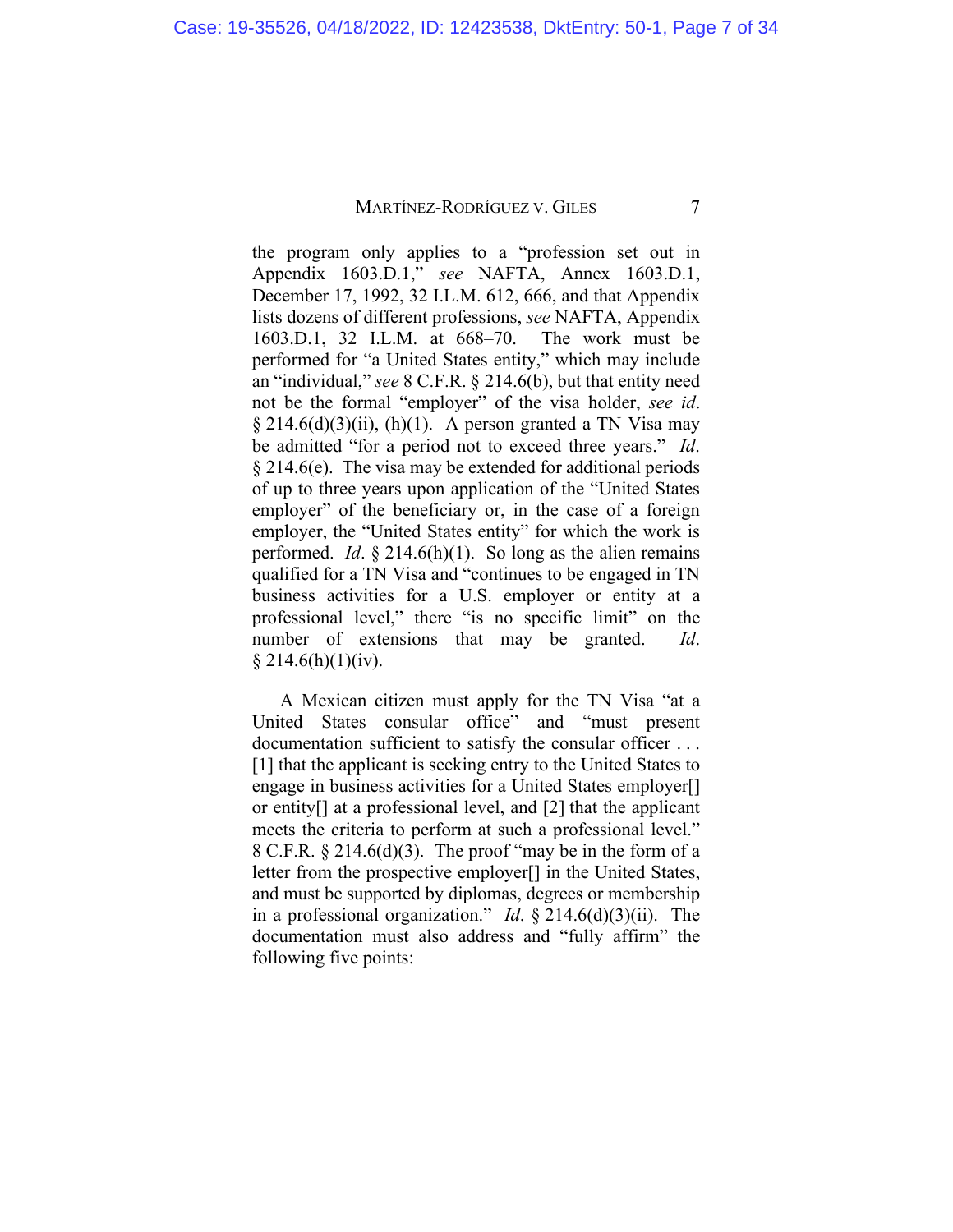- (1) the qualifying "profession" from the list in Appendix 1603.D.1;
- (2) a "description of the professional activities, including a brief summary of daily job duties, if appropriate, in which the applicant will engage in [*sic*] for the United States employer/entity";
- (3) the "anticipated length of stay";
- (4) the "educational qualifications or appropriate credentials" demonstrating that the alien "has professional level status"; and
- (5) the "arrangements for remuneration for services to be rendered."

*Id*. § 214.6(d)(3)(ii)(A)–(E).

<span id="page-7-0"></span>After acquiring a TN Visa and coming to the United States, a TN Visa holder is allowed to seek to change employers if the worker finds a new employer eligible to sponsor him or her. *See* 8 C.F.R. § 214.6(i). An employer is not required to notify the Government when a worker with a TN Visa ends his or her employment. *See* U.S. Dep't of State, *Foreign Affairs Manual*, 9 FAM 402.17-5(A)(8) (2017 ed.) ("There is no requirement that the TN employer or worker notify the [Government] of the termination of the employment relationship.").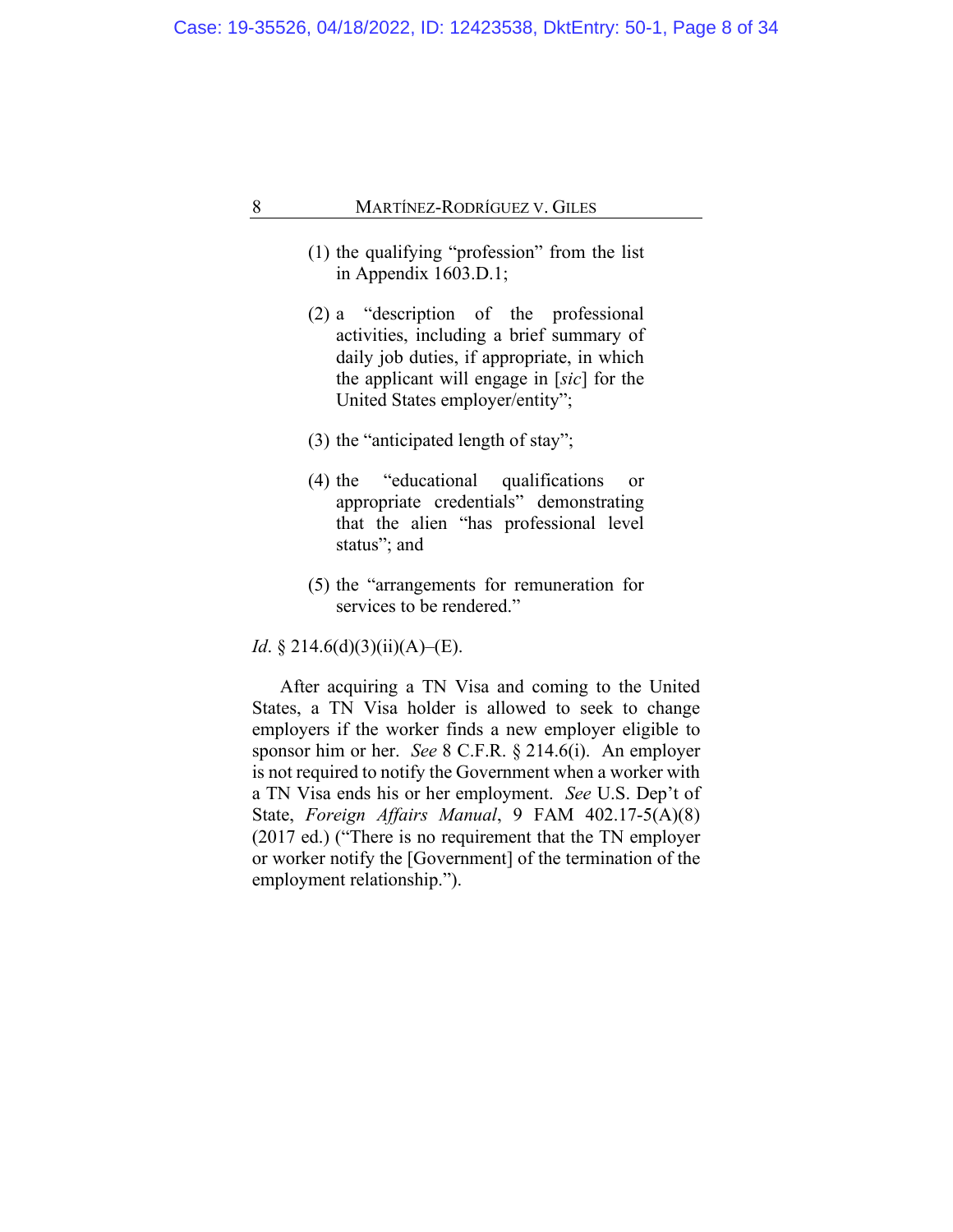# **C**

# **1**

In the fall of 2014, Giles traveled to Mexico with the intention of recruiting workers for Funk Dairy who would qualify for visas under the TN Visa program. There, he recruited Plaintiffs César Martínez-Rodríguez ("Martínez"), Dalia Padilla-López ("Padilla"), Mayra Múñoz-Lara ("Múñoz"), Brenda Gastélum-Sierra ("Gastélum"), Leslie Ortiz-García ("Ortiz"), and Ricardo Neri-Camacho ("Neri"), who are all citizens of Mexico, to work for Funk Dairy. All of the Plaintiffs had completed four-year college degrees and were licensed to work in Mexico as either animal scientists or veterinarians.

Giles gave presentations at several different Mexican universities, describing employment opportunities at Funk Dairy. Although the presentations were nominally open to anyone interested in attending, Giles made clear that he was only interested in applicants who had already graduated and been licensed in veterinary medicine or animal science. Thus, for example, at the presentation Neri attended, there were initially 80 to 100 attendees, but most of them left early after they heard that Giles was only looking for veterinary doctors who had already graduated and had a license.

<span id="page-8-0"></span>After attending one of these presentations, each Plaintiff was interviewed by Giles. During these interviews, Giles avoided providing specifics about the type of work that Plaintiffs would perform if they were hired by Funk Dairy. For example, when interviewing Gastélum, Giles "evaded [questions] regarding the activities of the job, the job duties and the details." Giles told Gastélum they "would talk about that later," after she arrived in Idaho. Giles similarly told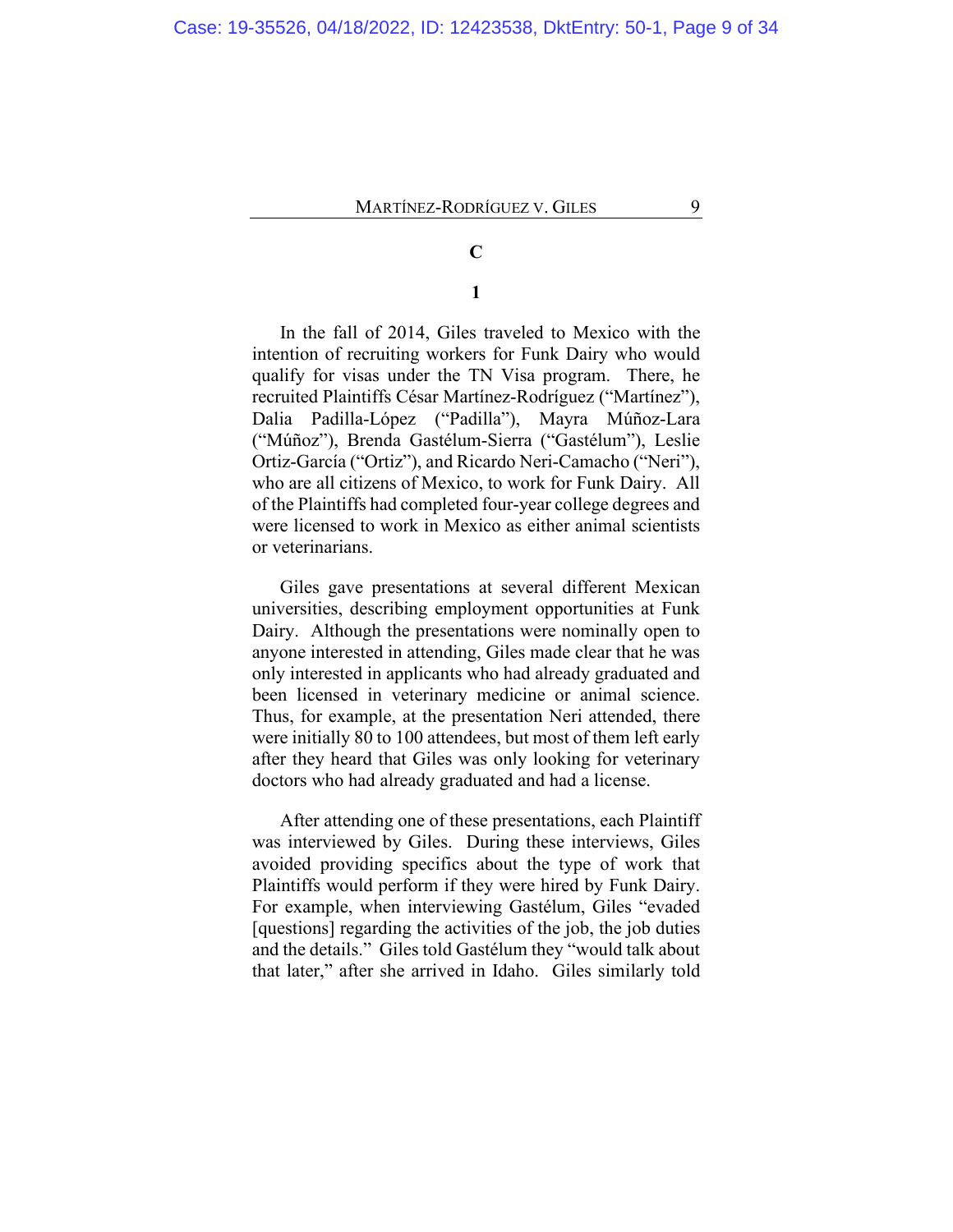Ortiz that they would discuss the specific tasks of her job after she was selected.

Despite Giles' evasive answers regarding the specific job duties, Plaintiffs developed, over the course of the hiring process, a general sense of what they thought the job would entail. Neri understood that the job would be "to supervise the quality of the milk, check on or supervise the workers and the machinery, the quality of the feed, and the care of the animals." Padilla understood that the job would involve "checking the quality of the milk and the milking, not be a milker." Gastélum, Ortiz, Múñoz, and Martínez however, did not testify as to any clear understanding of what duties would be expected, other than that the position was to be an "Animal Scientist." Giles also described the general operations of the dairy and informed Plaintiffs that the work would include "practical, hands-on experience with dairy animals," but he did not suggest that it would be physically demanding.

<span id="page-9-0"></span>Plaintiffs also left the presentations and interviews with a general understanding of the amount of work, compensation, and other benefits that came with the jobs. Plaintiffs' recollections varied somewhat, but they generally understood that each of them would work 130 to 144 hours in two-week pay periods, receive at least \$10 per hour with the opportunity for raises, and receive a \$2,000 bonus and six days of paid vacation after one year. Plaintiffs also believed, again with varying recollections, that some of their housing and their transportation costs would be covered by Funk Dairy.

Each Plaintiff received a job offer, and each Plaintiff accepted. After Plaintiffs accepted the positions, Giles arranged for legal counsel to assist them in securing TN Visas. Among the dozens of professions that are eligible for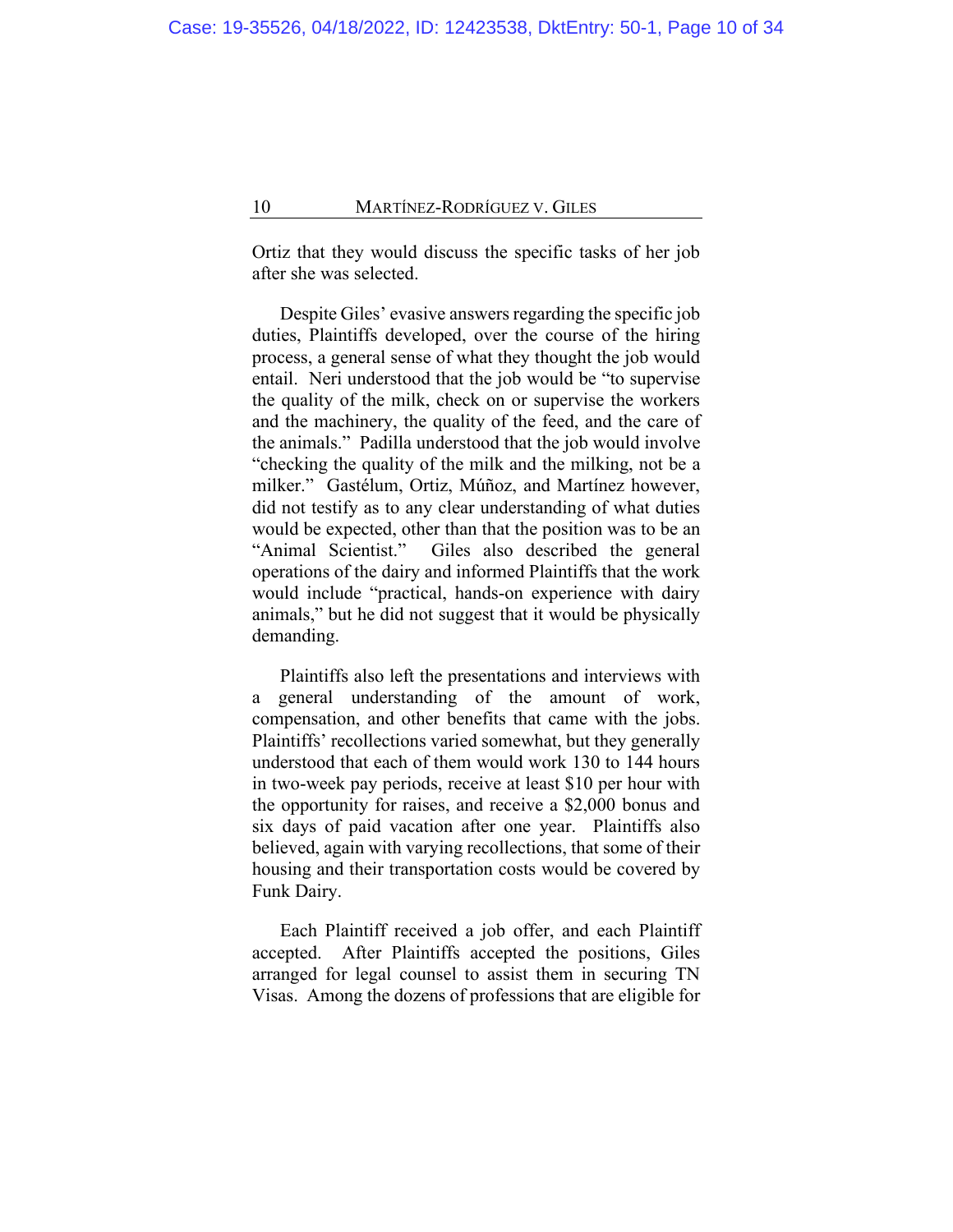TN Visas under NAFTA is "Animal Scientist." *See* NAFTA, Appendix 1603.D.1, 32 I.L.M. at 669; *see also* 8 C.F.R. § 214.6(c). To qualify for admission as an animal scientist, the alien must have at least a "Baccalaureate or Licenciatura Degree," *see* NAFTA, Appendix 1603.D.1, 32 I.L.M. at 669; *see also* 8 C.F.R. § 214.6(b), (c). To obtain the TN Visas, Plaintiffs needed to submit applications to the U.S. Department of State for entry as animal scientists.

Funk Dairy's agents prepared the applications for Plaintiffs and provided supporting letters to the U.S. Embassy in Mexico. Each letter stated that the respective Plaintiff would be employed by Funk Dairy "in the professional-level position of animal scientist for a threeyear period commencing in October 2014 at an annual salary of at least \$25,000." The letters described the specific tasks that Plaintiffs would be expected to perform and stated that, "[d]ue to the sophisticated, professional nature of the above duties, the person filling this position must hold at minimum a Bachelor's degree in Agricultural Science, Dairy Science, Veterinary Medicine, or a closely related field."

U.S. consular officials also interviewed each Plaintiff in Mexico. Funk Dairy's legal counsel prepared Plaintiffs for the interviews, and specifically instructed at least one of them (Padilla) to tell U.S. consular officials that she would *not* be milking cows at Funk Dairy. Ultimately, each Plaintiff obtained a TN Visa authorizing entry into the U.S. for professional employment with Funk Dairy as an animal scientist.

All of the Plaintiffs understood that their employment was "at-will." Defendants stipulated for purposes of summary judgment that all Plaintiffs understood that "if their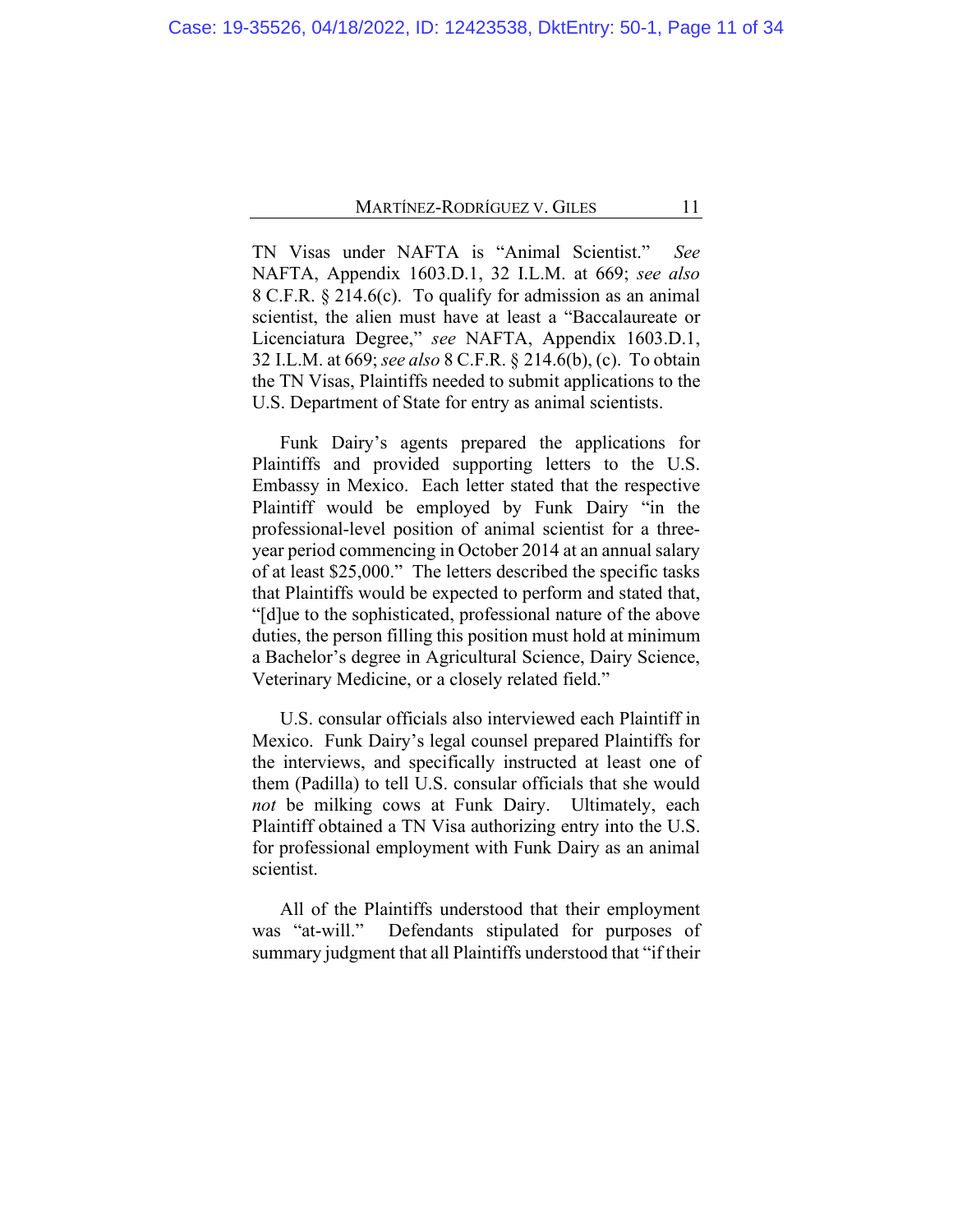employment with Funk Dairy ended, their Visa would expire and they would be subject to removal back to Mexico."**[2](#page-11-0)**

**2**

Upon arrival at Funk Dairy between November and December 2014, Plaintiffs learned that the activities listed in Funk Dairy's supporting letters to the U.S. Embassy constituted only a portion of their responsibilities. Thus, although Plaintiffs performed at least some of the "Animal Scientist" activities listed in those letters, Plaintiffs were also required to perform varying amounts of unskilled, nonprofessional labor that was not materially different from the work done by the dairy's general laborers. On at least one occasion, Ortiz directly complained to Giles that her work did not amount to animal science. In fact, Funk Dairy's employment records listed each Plaintiff's position as "Milker," "Outside Help," or simply "Calves." And in a worker's compensation injury report, Padilla's occupation was listed as "General Dairy Worker."

Plaintiffs received compensation resembling what Giles had described, but in several other respects the terms were not as expected. Neri never received his \$2,000 bonus or six

<span id="page-11-1"></span><span id="page-11-0"></span>**<sup>2</sup>** Thus, for example, Gastélum testified that she thought "we couldn't leave our job[s] because [Giles] would return us to Mexico." Padilla and Muñoz thought that if their employment at Funk Dairy ended, they would be required to return to Mexico. Ortiz understood that Funk Dairy had the power to have her deported. And Martínez thought that if his employment ended, his visa would expire. Although Neri testified at his deposition that he was *not* aware that he "would have had to go back to Mexico" if his employment ended, we accept for purposes of this appeal Defendants' factual concession that Neri, like the other Plaintiffs, also believed that his visa status and ability to stay in the U.S. were tied to his employment at Funk Dairy.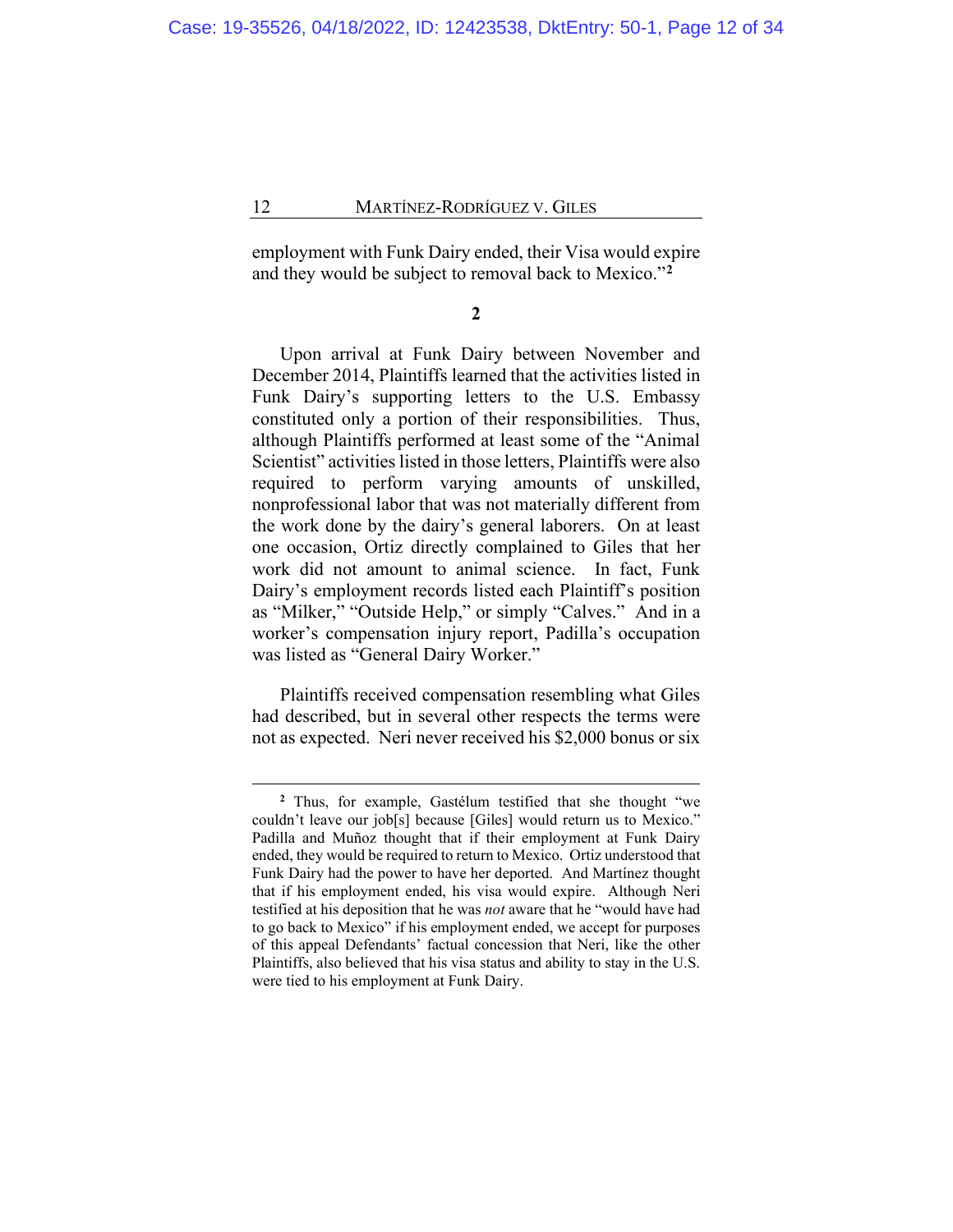paid days of vacation. Gastélum, Múñoz, Padilla, and Ortiz were shorted vacation pay in varying amounts.

Funk Dairy also did not cover transportation and housing expenses as Plaintiffs had expected. For example, Funk Dairy initially paid for Martínez's airfare to fly to Idaho but, contrary to Giles's representations, the cost of that airfare was deducted from Martínez's paycheck. Each Plaintiff ultimately had to find his or her own transportation to and from work. Upon Plaintiffs' arrival, Funk Dairy had housing ready near the dairy, and at least five Plaintiffs received one or more free months of housing.**[3](#page-12-0)** After the first one or two months, Funk Dairy began to require Plaintiffs to pay rent. Martínez's housing was in a basement that lacked heating and was infested with mice and spiders. Giles also did not allow the four female Plaintiffs (Gastélum, Múñoz, Ortiz, and Padilla), who initially lived together in a house owned by Funk Dairy, to have visitors, and Giles had someone watch their house to ensure that this rule was followed. Ultimately, only Padilla stayed in that house—Gastélum, Ortiz, and Múñoz found different housing.

Giles, who oversaw Plaintiffs and their working conditions, was often unwilling to accommodate Plaintiffs' health needs or provide appropriate medical care for workplace injuries. Although Giles knew that Neri had diabetes, Neri was not allowed consistent breaks or a regularly scheduled lunch. Although some Plaintiffs had been told that they would have the *option* to work up to 12 hours per day, six days a week, the reality was that 12 hour shifts, six days a week were mandatory, and some Plaintiffs stated that Giles regularly denied rest, meal, and bathroom breaks. At times, workers at the dairy used a

<span id="page-12-0"></span>**<sup>3</sup>** Martínez could not remember whether he paid rent his first month.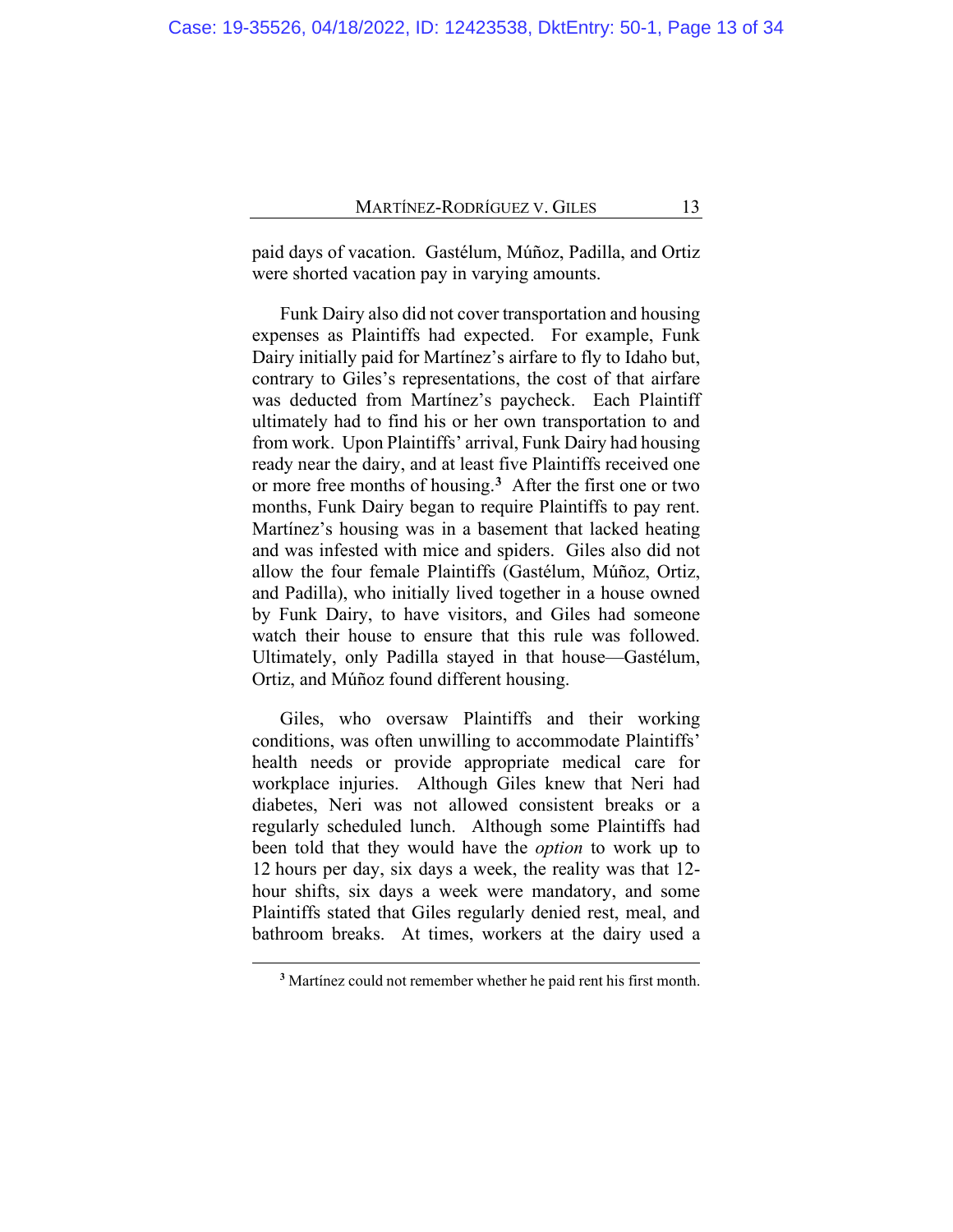bucket to relieve themselves due to the lack of facilities in parts of the farm. When Padilla fractured her finger at work, Giles refused to change her work schedule or allow her a day off, telling her that she "had nine other fingers." When a hydraulic bar in the milking parlor cut off part of Múñoz's finger, Giles delayed Múñoz from reaching an emergency room by instructing the on-duty employee en route with her to a hospital to return to the dairy to collect the severed portion, take her to a cheaper hospital, and switch drivers to an off-duty employee. The resulting delay prevented Múñoz from having the severed portion reattached.

Giles made numerous references to deportation throughout Plaintiffs' employment. He specifically told at least three Plaintiffs (Gastélum, Ortiz, and Múñoz) that if their employment with Funk Dairy ended for any reason, they would be deported or otherwise required to leave the U.S. He also told several Plaintiffs that they would be returned to Mexico if they discussed their rate of pay with other dairy workers, and he expressly threatened Ortiz with deportation when she complained to him that her work at Funk Dairy did not amount to "animal science."

Funk Dairy and Giles did not restrict Plaintiffs' ability to travel. All Plaintiffs obtained Idaho driver's licenses and motor vehicles for personal transportation, and neither Funk Dairy nor Giles interfered with their vehicle use or driver's licenses. Each Plaintiff also had a passport, and several even made trips to Mexico and California. But Funk Dairy sometimes refused to grant requests for time off.

Funk Dairy and Giles generally did not censor or control Plaintiffs' phone and email communications with others. But some Plaintiffs said that they were unable to communicate electronically when they first arrived because the housing provided by the dairy did not have a phone or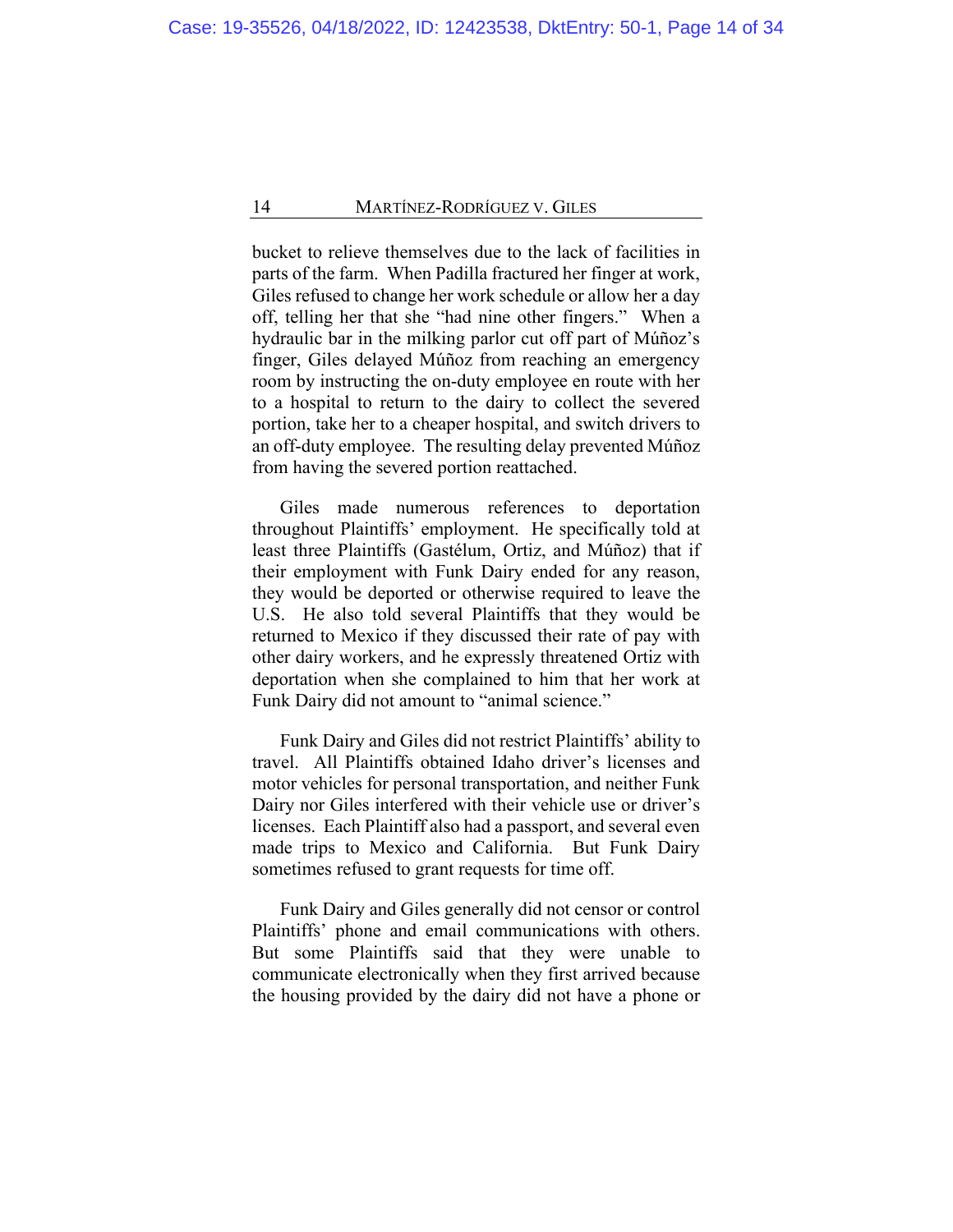computer, and Plaintiffs initially lacked the financial means to get phones.

After around a year of employment, Martínez, Ortiz, and Gastélum were "released" because they did not "meet[] [Funk Dairy's] expectations." Neri quit after eight months of employment, and Padilla and Múñoz each quit a little after a year of employment. Neri quit because of health problems related to his diabetes and because he "didn't feel the activities [he was] doing were related to animal science." Padilla quit because she had to return to Mexico to take care of her ill mother. Múñoz quit because she had a lot of pain in the finger that had been injured and "could no longer continue to work under those climate conditions or the work conditions." Plaintiffs complained to ICE about their treatment at Funk Dairy, and ICE undertook an investigation into whether Funk Dairy had abused the TN Visa program. The investigation did not result in any further action by ICE.

# **D**

In January 2017, Plaintiffs filed their original complaint, alleging claims under federal and Idaho law.**[4](#page-14-0)** In their operative first amended complaint, Plaintiffs assert two claims under 18 U.S.C. § 1595(a), which creates a civil cause of action for victims of violations of the various prohibitions on forced labor contained in Chapter 77 of Title 18 of the U.S. Code. First, Plaintiffs alleged that Defendants obtained their labor in violation of the prohibition on forced labor in 18 U.S.C. § 1589. Second, Plaintiffs alleged that Defendants violated 18 U.S.C. § 1590 by trafficking them

<span id="page-14-0"></span>**<sup>4</sup>** Plaintiffs asserted jurisdiction based solely on the federal-questionjurisdiction statute, *see* 28 U.S.C. § 1331, and did not invoke the district court's diversity jurisdiction under 28 U.S.C. § 1332.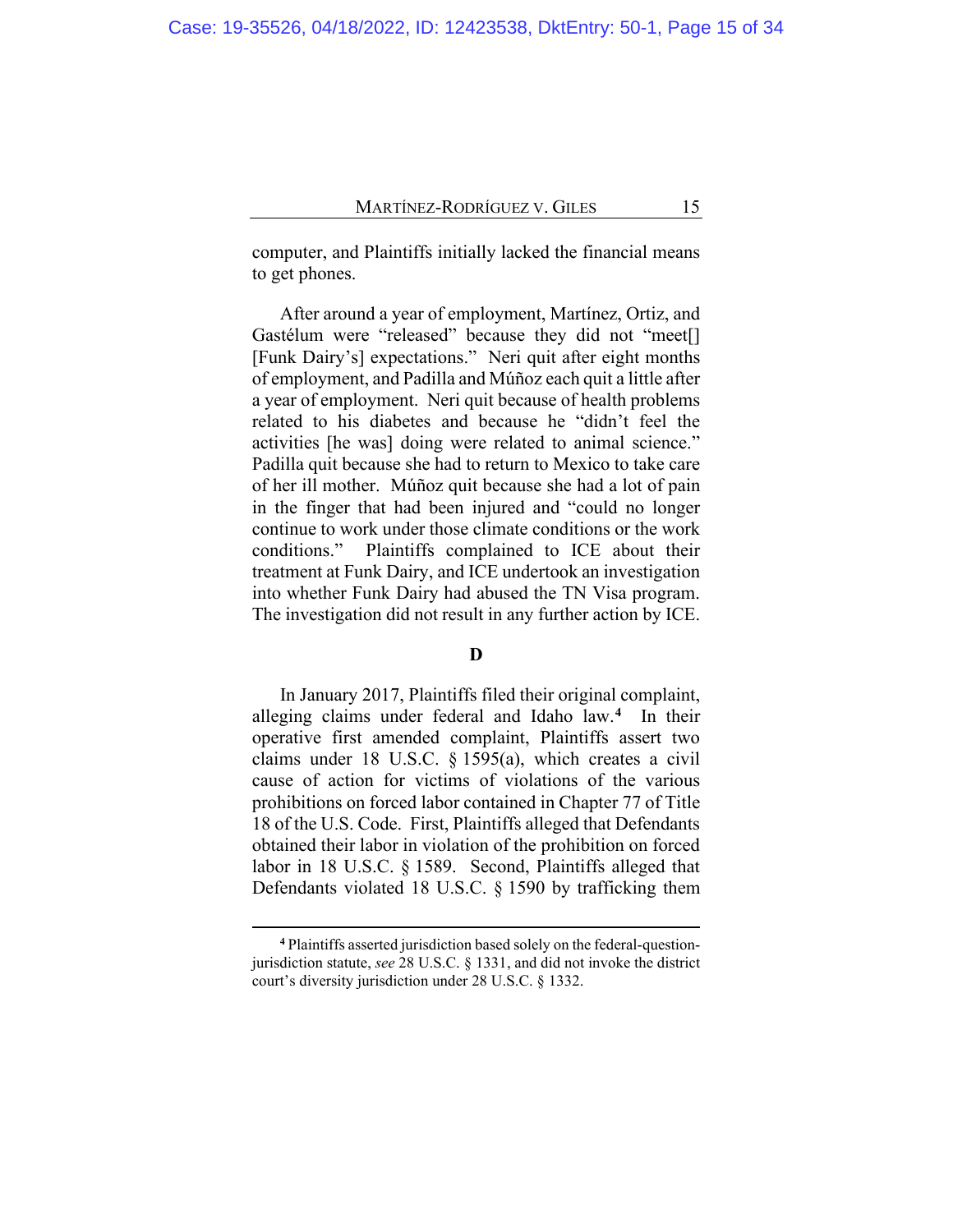into the U.S. for forced labor. Plaintiffs also asserted six claims under Idaho law—namely, intentional fraud, concealment, false promise, negligent misrepresentation, breach of contract, and breach of the covenant of good faith and fair dealing.

The district court granted summary judgment to Defendants on Plaintiffs' two federal claims, concluding that Plaintiffs had failed to present sufficient evidence to establish that Defendants had violated either § 1589 or § 1590. After disposing of the federal claims, the district court declined to exercise supplemental jurisdiction over the remaining state law claims. *See* 28 U.S.C. § 1367(c)(3). Having thus dismissed all of Plaintiffs' claims, the district court did not consider Defendants' alternative argument that, if any claims survived, Funk Dairy was the only proper defendant. Plaintiffs timely appealed.

# **II**

Section 1595(a) of Title 18 authorizes any "individual who is a victim of a violation of this chapter"—*i.e.*, Chapter 77 of Title 18—to "bring a civil action" seeking "damages and reasonable attorneys fees" from "the perpetrator," as well as from others who benefitted in specified ways from the violation.

As noted earlier, Plaintiffs here alleged two violations of Chapter 77: (1) forced labor in violation of  $\S$  1589(a); and (2) trafficking a person into forced labor in violation of § 1590(a). By its terms, the trafficking statute invoked in Plaintiffs' second cause of action requires proof that the perpetrator "knowingly recruit[ed], harbor[ed], transport[ed], provide[d], or obtain[ed] by any means, any person for labor or services *in violation of this chapter*." 18 U.S.C. § 1590(a) (emphasis added). Here, the predicate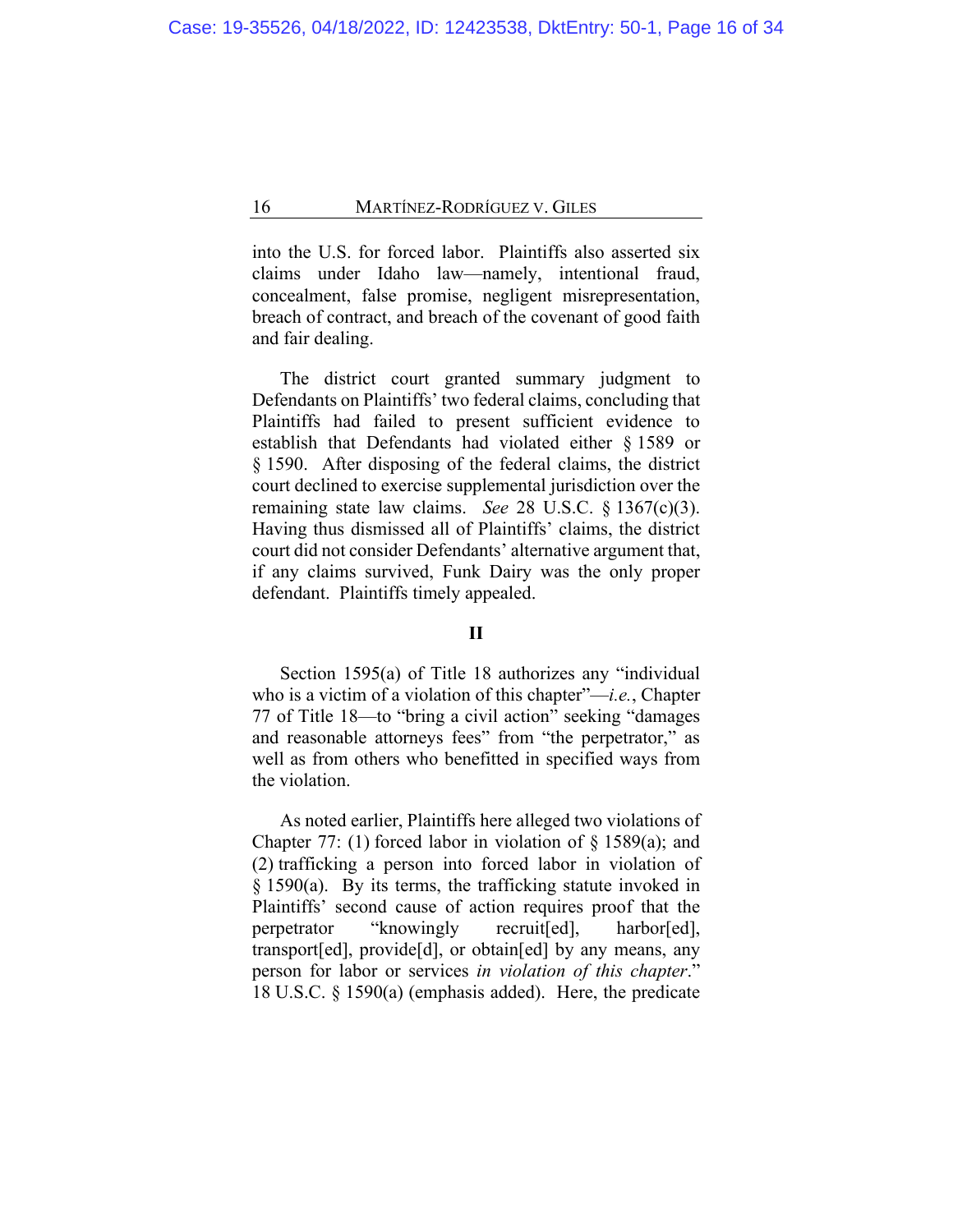"violation of this chapter" on which Plaintiffs' trafficking claim is based is the same forced-labor violation alleged in the first cause of action. Moreover, Defendants' sole argument in support of affirming the summary judgment on the trafficking claim is that Plaintiffs have not adequately established a predicate violation of § 1589(a)'s prohibition on forced labor. Accordingly, the viability of both of Plaintiffs' federal causes of action rests dispositively on whether Plaintiffs have presented sufficient evidence to establish all of the elements of a violation of § 1589(a).

In addressing that question, we begin with the text of the statute. Section 1589(a) imposes criminal punishment on:

> [w]hoever knowingly provides or obtains the labor or services of a person by any one of, or by any combination of, the following means—

- (1) by means of force, threats of force, physical restraint, or threats of physical restraint to that person or another person;
- (2) by means of serious harm or threats of serious harm to that person or another person;
- (3) by means of the abuse or threatened abuse of law or legal process; or
- (4) by means of any scheme, plan, or pattern intended to cause the person to believe that, if that person did not perform such labor or services, that person or another person would suffer serious harm or physical restraint.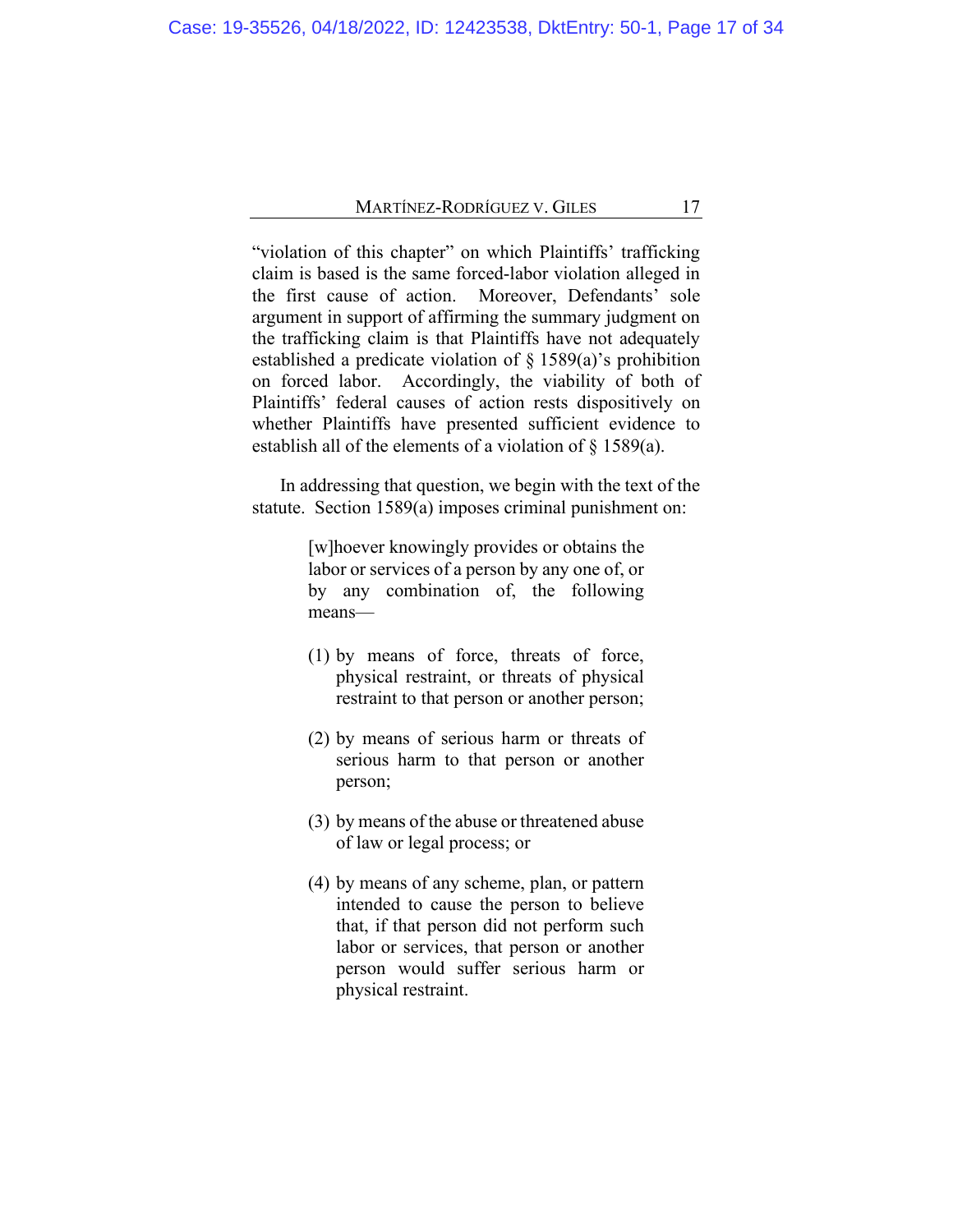18 U.S.C. § 1589(a). Establishing the statute's *actus reus* thus requires proof that the defendant "provide[d] or obtain[ed] the labor or services of a person" by one or more of the four enumerated means. *Id*. In addition, it must be proved that the defendant acted with the requisite *mens rea*—*i.e.*, "knowingly." *Id*.; *see also United States v. Dann*, 652 F.3d 1160, 1169–70 (9th Cir. 2011) (analyzing the elements of a charge under  $\S$  1589(a)(4)).

The district court concluded that Plaintiffs failed to present sufficient evidence to raise a genuine dispute of material fact as to either the *actus reus* or *mens rea* requirements of § 1589(a). *See Frudden v. Pilling*, 877 F.3d 821, 828 (9th Cir. 2017) ("Summary judgment is appropriate when, viewing the evidence in the light most favorable to the non-movant, there is no genuine issue of material fact and the movant is entitled to judgment as a matter of law."). Reviewing de novo, *see id*., we disagree as to both requirements.**[5](#page-17-0)**

# **III**

In contending that they have satisfied § 1589(a)'s *actus reus* requirement, Plaintiffs rely on three of the four statutorily enumerated means of committing forced labor namely, those set forth in paragraphs (2), (3), and (4) of that

<span id="page-17-0"></span>**<sup>5</sup>** Because the district court concluded that Plaintiffs had wholly failed to present sufficient evidence of a violation of § 1589(a), it declined to resolve Defendants' fallback argument that summary judgment should at least have been granted to some of the separate Defendants. Because we conclude that Plaintiffs presented sufficient evidence that Funk Dairy violated § 1589(a), we reverse the district court's broader ruling and leave it to that court to address on remand, in light of our ruling, whether to grant summary judgment to the other separate Defendants. *See infra* note 13.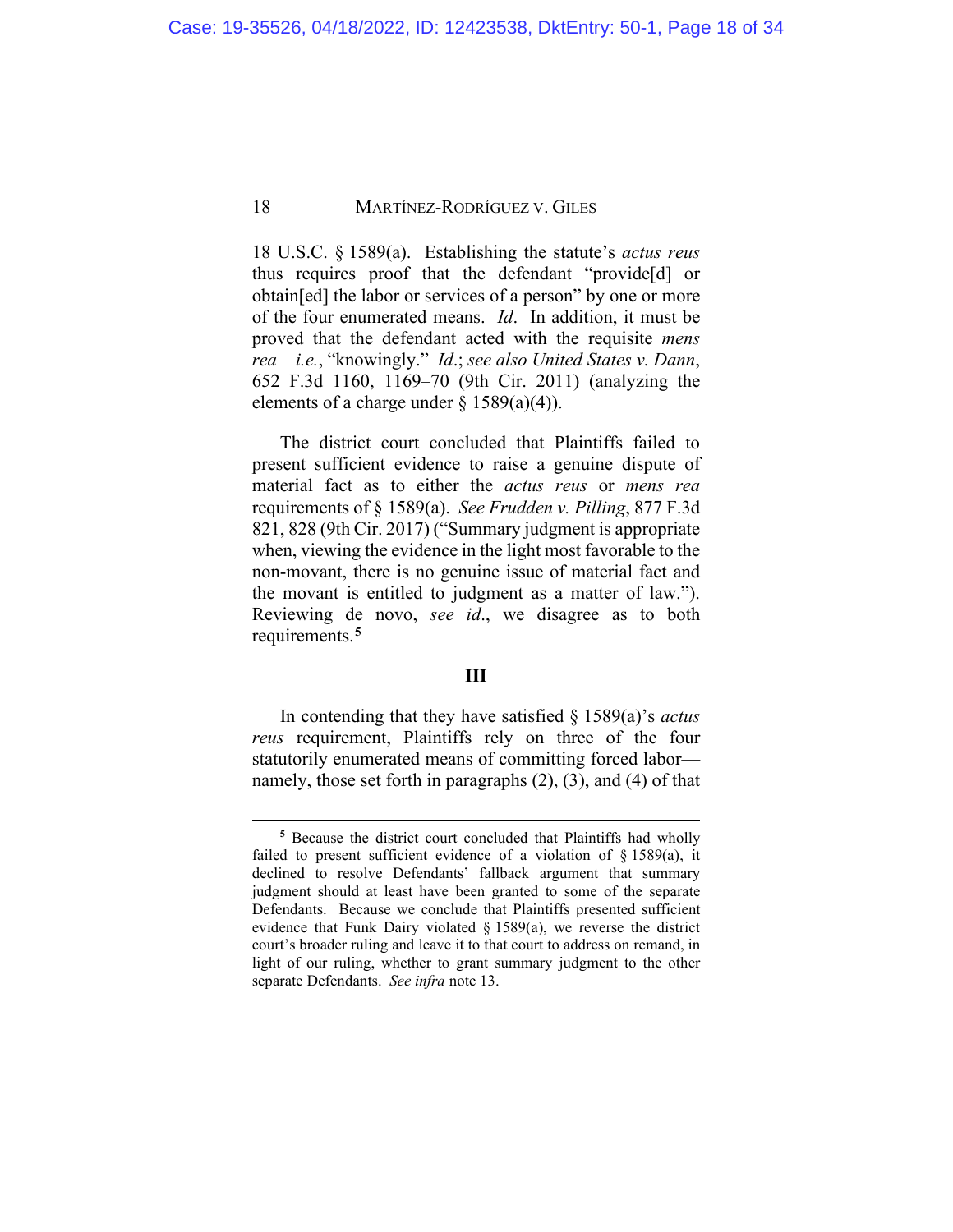subsection. Because Plaintiffs pleaded only a single forcedlabor cause of action in their operative complaint, the district court's dismissal of that claim was erroneous if Plaintiffs presented sufficient evidence to establish that Defendants engaged in any *one* of these three means with the requisite *mens rea*. We conclude that the evidence in the summary judgment record would permit a reasonable jury to find that Funk Dairy knowingly "obtain[ed] the labor" of Plaintiffs through the particular means enumerated in  $\S$  1589(a)(3), namely, abuse of law or legal process.**[6](#page-18-0)** 18 U.S.C.  $§$  1589(a)(3).

The *actus reus* requirement of § 1589(a)(3) can be met by showing that the defendant "provide[d] or obtain[ed] the labor or services of a person . . . by means of the abuse or threatened abuse of law or legal process." 18 U.S.C. § 1589(a)(3). Section 1589(c) defines the crucial phrase "abuse or threatened abuse of law or legal process" to mean:

> the use or threatened use of a law or legal process, whether administrative, civil, or criminal, in any manner or for any purpose for which the law was not designed, in order to exert pressure on another person to cause that person to take some action or refrain from taking some action.

18 U.S.C. § 1589(c)(1). In the context of the claims alleged here, the language of  $\S$  1589(a)(3), coupled with this definition, requires each Plaintiff to prove three elements: (1) that Funk Dairy used a law or legal process in a manner

<span id="page-18-0"></span>**<sup>6</sup>** As discussed below, we leave it to the district court on remand to reconsider, in light of our decision, whether Plaintiffs' alternative reliance on § 1589(a)(2) and (a)(4) is also viable. *See infra* note 13.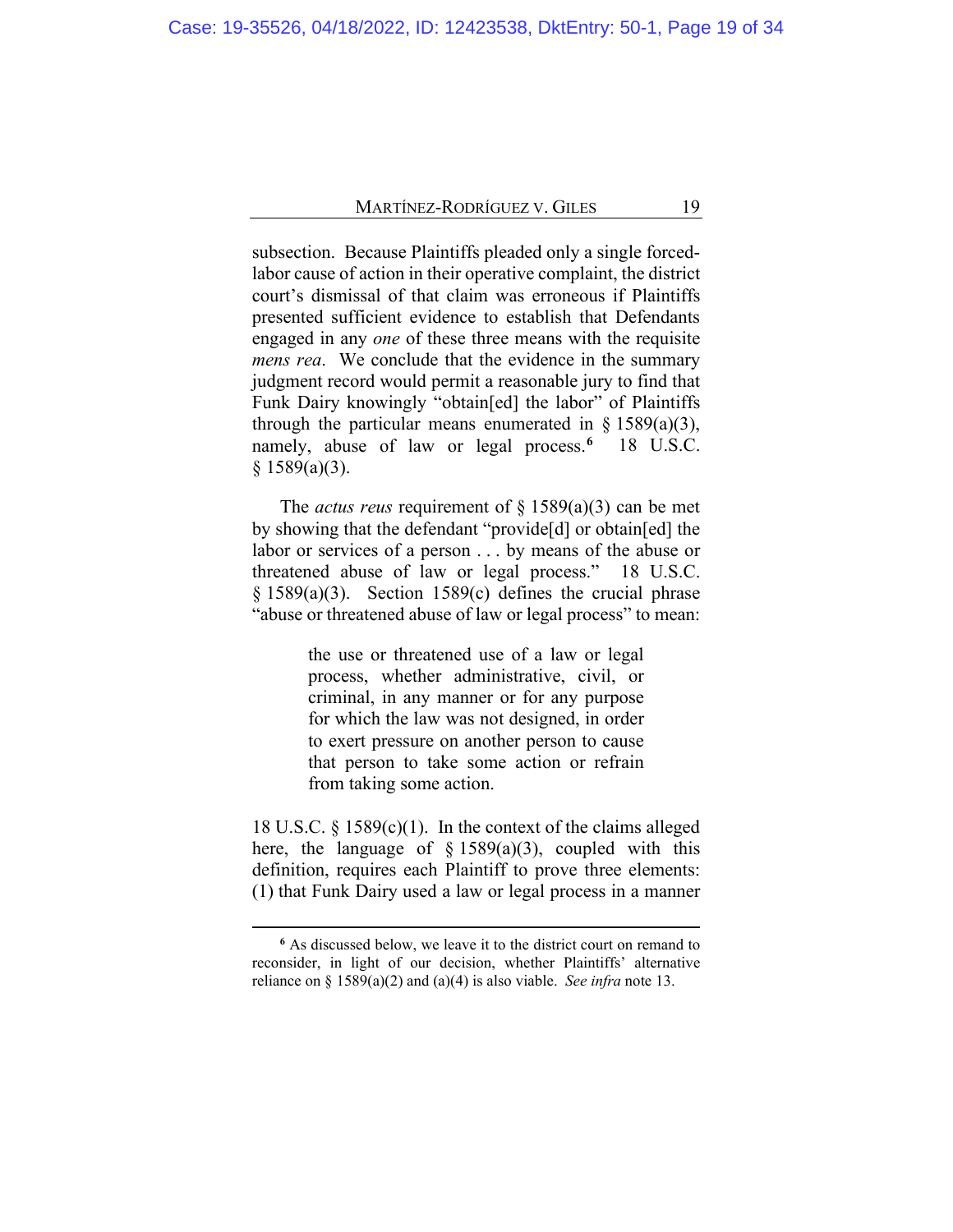or for a purpose for which it was not designed; (2) that Funk Dairy did so "in order to exert pressure" on the Plaintiff to cause him or her to provide labor; and (3) that Funk Dairy obtained the Plaintiff's labor "by means of" the pressure created by that abuse—*i.e.*, that the resulting pressure *caused* the Plaintiff to provide the labor that Funk Dairy obtained.**[7](#page-19-0)** *See*, *e.g.*, *Headley v. Church of Scientology Int'l*, 687 F.3d 1173, 1179–80 (9th Cir. 2012). Plaintiffs have presented sufficient evidence to allow a reasonable jury to find all three elements.

# **A**

Defendants do not contest that the TN Visa program qualifies as a "law or legal process" for purposes of § 1589. Instead, the central question concerning the first element is whether, in obtaining Plaintiffs' employment through that program, Funk Dairy used the TN Visa program in a "manner" and "for [a] purpose for which [it] was not designed." 18 U.S.C. § 1589(c)(1).

# **1**

In addressing this issue, we must first identify what does and does not count as an objective for which the TN Visa program was designed.

A defining feature of that program, as reflected in the text of NAFTA and the implementing statute, is the

<span id="page-19-0"></span>**<sup>7</sup>** Plaintiffs' operative complaint makes clear that the relevant "action" that Plaintiffs were caused to take by Defendants' alleged exertion of pressure was the provision of their labor. The complaint likewise makes clear that Plaintiffs rely on the theory that Defendants actually "abuse[d]" a law or legal process, rather than that they "threatened" to do so.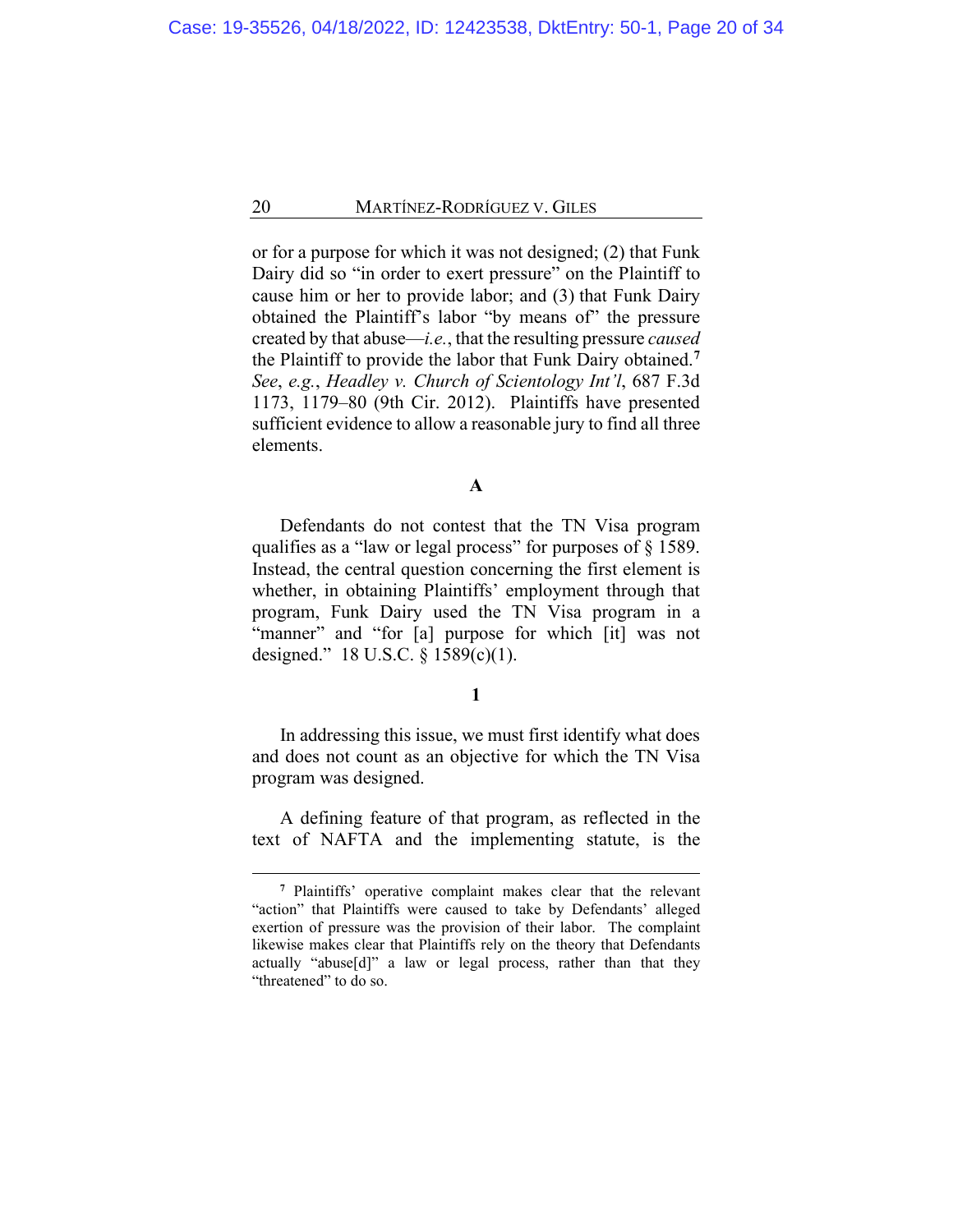temporary admission of Mexican or Canadian nationals "to engage in business activities *at a professional level*." 8 U.S.C. § 1184(e)(2) (emphasis added); *see also* NAFTA, Annex 1603.D.1, 32 I.L.M. at 666 (similar). Given this evident "design[]" of the TN Visa program, Plaintiffs may properly establish the requisite abuse of that program by showing that Funk Dairy sponsored Plaintiffs' applications in order to obtain labor that was *not* at a "professional level."

But we cannot similarly say that the "design[]" of the TN Visa program extends to all aspects of employment beyond this fundamental distinction between professional and nonprofessional labor. Apart from that key limitation, the TN Visa program itself generally does not purport to specify, or to regulate, the substantive terms of employment of such admitted professionals. As a result, the mere fact that a sponsoring employer later breaches its employment agreement with a TN Visa holder would not, standing alone, be sufficient to establish that the employer has thereby used that visa program in a manner or for a purpose for which it was not designed. A forced labor claim requires more than a "bad employer-employee relationship[]." *Dann*, 652 F.3d at 1170. Accordingly, without more, the contention that Funk Dairy did not provide all of the employment benefits that Plaintiffs were promised—such as free transportation, free housing, or specified vacation time—does not itself provide a basis for concluding that Funk Dairy abused the TN Visa process.**[8](#page-20-0)**

<span id="page-20-0"></span>**<sup>8</sup>** Defendants' failures to provide such promised benefits might be relevant to the scope of damages available for a violation of  $\S$  1589(a)(3), as well as to one or more of Plaintiffs' state law claims. We have not been presented with any such issues and do not decide them.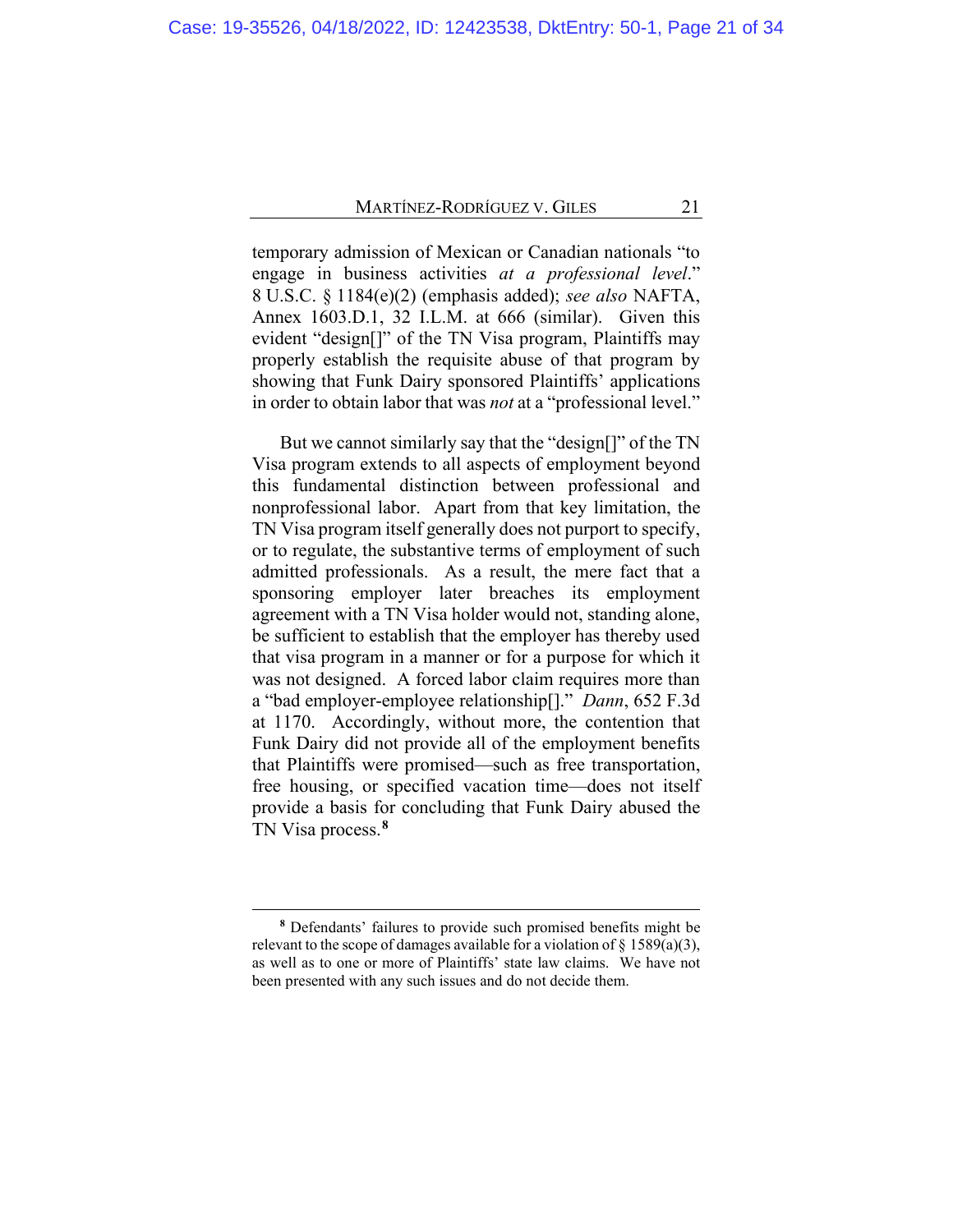We therefore focus on whether Plaintiffs adequately supported their contention that Funk Dairy used the TN Visa program to obtain labor from them that did not qualify as "business activities at a professional level." 8 U.S.C. § 1184(e)(2). Specifically, Plaintiffs allege that, after representing to them and to U.S. consular officials that Plaintiffs were being hired to perform the "professional activities" of an "Animal Scientist," 8 C.F.R. § 214.6(c),  $(d)(3)(ii)(B)$ , Funk Dairy required Plaintiffs, upon arrival in Idaho, to work substantially as general laborers. Plaintiffs presented sufficient evidence to support this contention.

**2**

As explained earlier, the applicable regulations require a TN Visa applicant to provide "documentation," typically "in the form of a letter from the prospective employer(s) in the United States," affirming five specified matters: (1) the qualifying "profession of the applicant" from the list in the relevant NAFTA Appendix; (2) a "description of the professional activities" that the applicant would be performing, "including a brief summary of daily job duties, if appropriate"; (3) the "anticipated length of stay"; (4) the applicant's "professional level status," as shown by his or her "educational qualifications" or other "appropriate credentials"; and (5) the "arrangements for remuneration." 8 C.F.R. § 214.6(d)(3)(ii)(A)–(E); *see also supra* at [7](#page-6-0)[–8.](#page-7-0) To fulfill this requirement, Funk Dairy's agents submitted almost identically worded letters, signed by Giles, in support of each Plaintiff's application.

In discussing the first of the five required elements, Funk Dairy's letters stated that the dairy "wish[ed] to employ [Plaintiffs] in the professional-level position of Animal Scientist," which is one of the qualifying professions listed in the relevant NAFTA Appendix. Addressing the second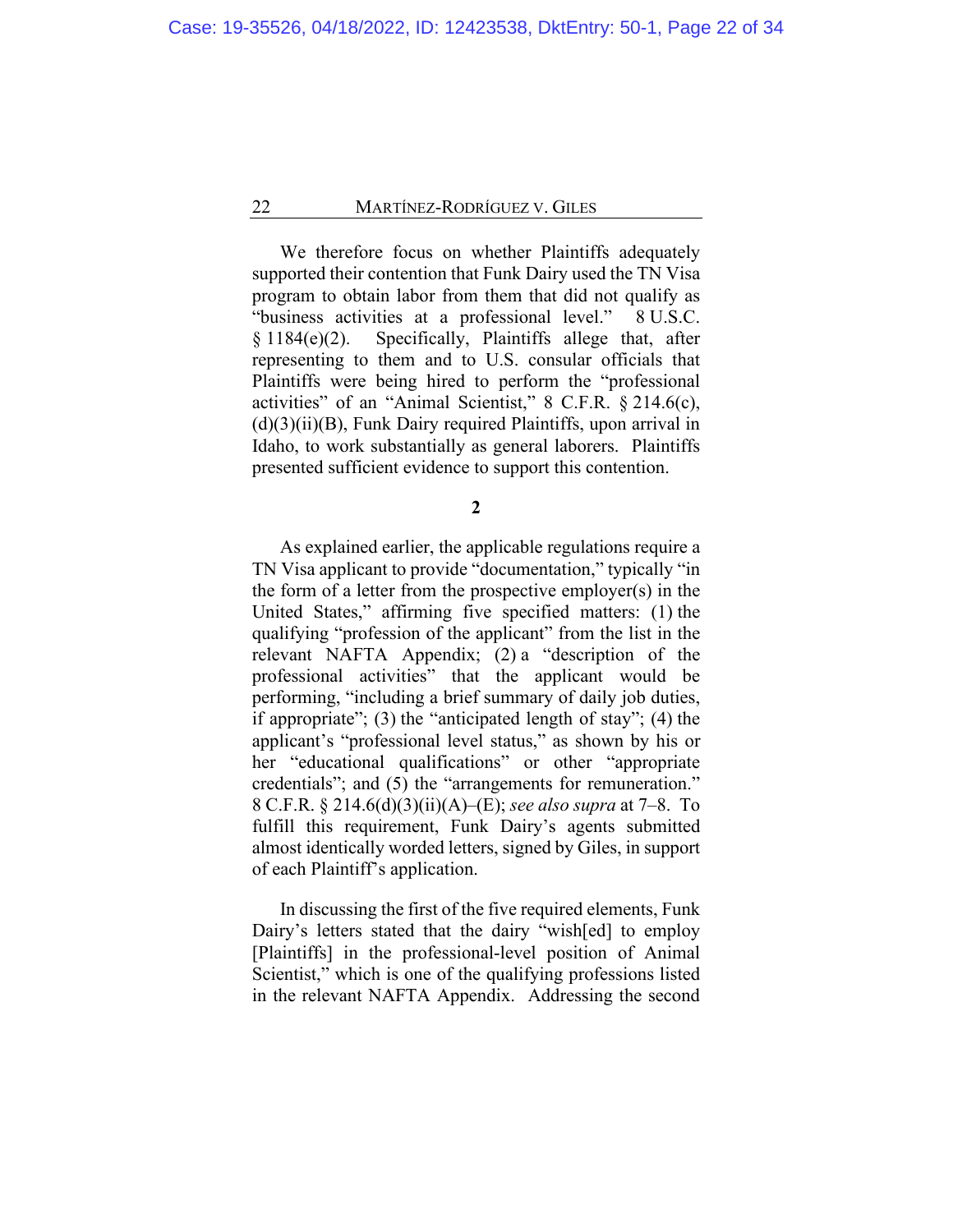element ("professional activities"), the letters asserted that Plaintiffs would "help develop, implement, and oversee effective animal reproduction, nutrition, animal health, and related dairy industry programs relating to effective herd management." The letters further elaborated on the tasks Plaintiffs would perform as follows:

> Applying advanced theoretical and practical knowledge and skills in the field of animal science, [Plaintiffs] will be responsible for performing artificial insemination, sick/pregnant cow treatment, fresh cow monitoring, calving, colostrum handling, feed evaluation/preparation, and related professional duties including monitoring milk cleanliness/ concentration, and monitoring the transfer of antibodies in calf blood.

With respect to Plaintiffs' professional qualifications for these tasks (the fourth element), the letters stated:

> Due to the sophisticated, professional nature of the above duties, the person filling this position must hold at minimum a Bachelor's degree in Agricultural Science, Dairy Science, Veterinary Medicine, or a closely related field (please note that English language fluency is not required given the specific nature of the above duties and because the animal scientist will report to bilingual supervisory personnel on-site).

The letters concluded by stating that Funk Dairy "hereby guarantee[s] that we will comply with all terms of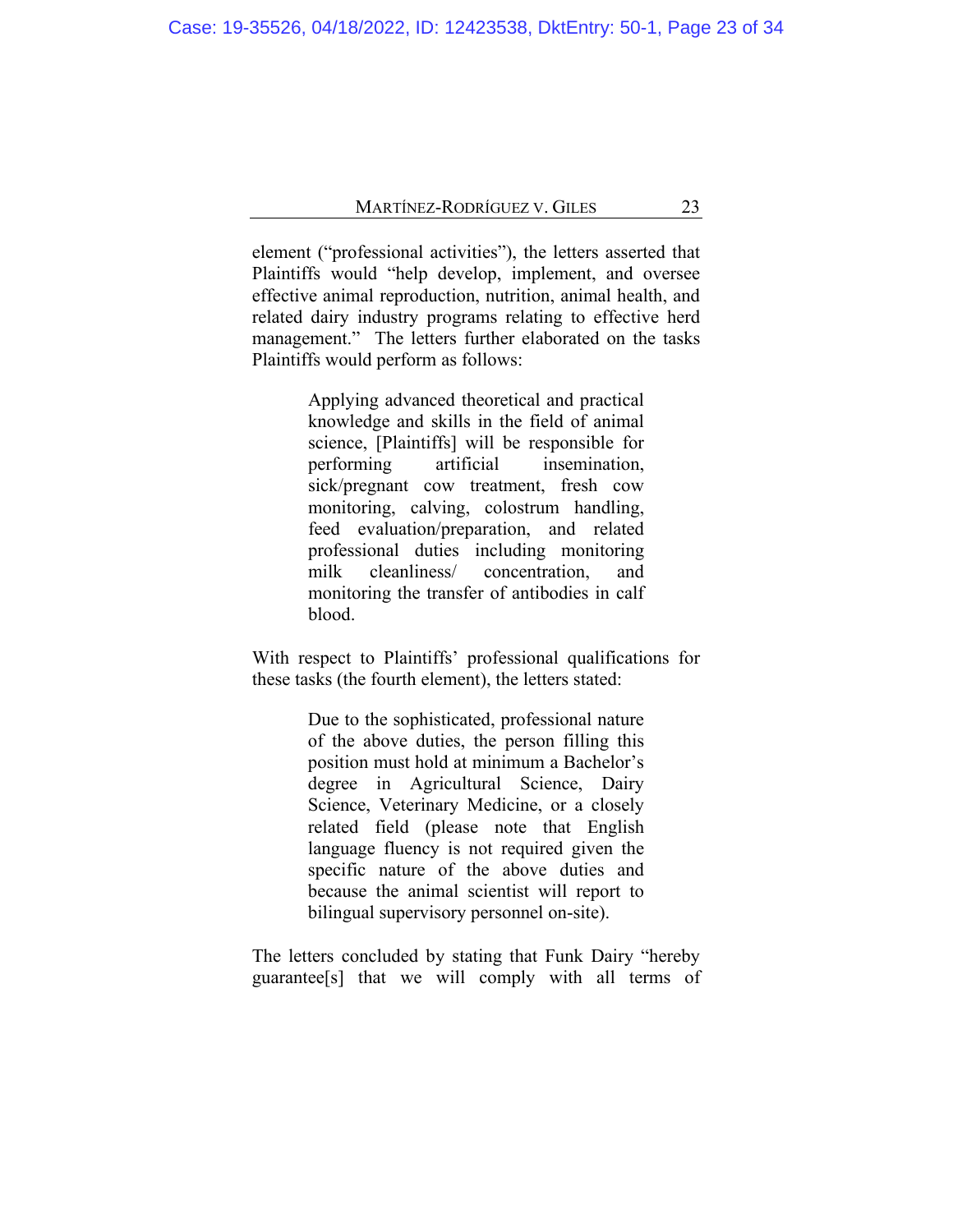[Plaintiffs'] TN status for the duration of [their] employment with us."<sup>[9](#page-23-0)</sup>

Plaintiffs' testimony likewise supports the conclusion that, during the recruiting process, Funk Dairy represented that the "Animal Scientist" jobs being offered would qualify for the TN Visa program for professionals. Plaintiffs testified that as a result of the initial on-campus presentations, their job interviews, and the visa application process, they understood that Funk Dairy was hiring "Animal Scientists," even though Giles was vague on the details on what that meant. *See supra* at [9–](#page-8-0)[10.](#page-9-0) Moreover, to the extent that some of the Plaintiffs developed a more specific understanding of what the animal scientist position entailed, it was affirmatively inconsistent with the view that they were being hired to perform general labor. For example, Neri testified that his understanding was that the job "was to supervise the quality of the milk, check on or supervise the workers and the machinery, the quality of the feed, and the care of the animals." Padilla testified that she left her initial interview "under the impression that [the job] was going to be checking the quality of the milk and the milking, not be a milker." With other Plaintiffs, such as Gastélum and Ortiz, Giles actively evaded supplying details about what an "Animal Scientist" would do at Funk Dairy. That evasion, too, supports a reasonable inference that Funk Dairy's actions created a misleading impression that the contemplated work would involve—as the letter to the

<span id="page-23-0"></span>**<sup>9</sup>** The letters addressed the third and fifth elements by stating that Plaintiffs' annual salary would be "at least \$25,000" and that the anticipated length of stay was a "three-year period." Plaintiffs have not contended in this court that these representations were inaccurate.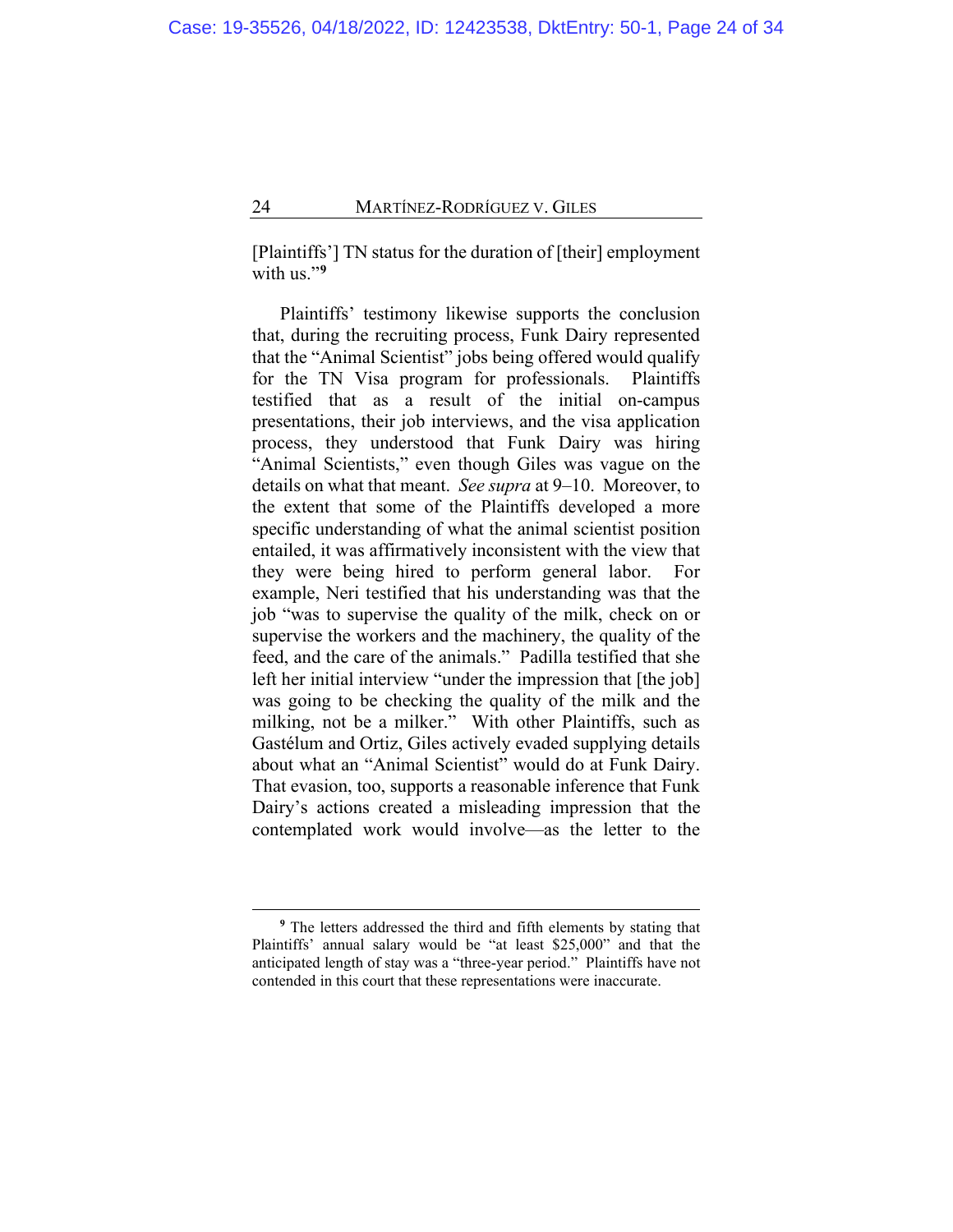Embassy put it—"duties" of a "sophisticated, professional nature."

Plaintiffs also testified that Funk Dairy's agents, in helping to prepare Plaintiffs for their interviews with U.S. consular officials, told Plaintiffs to describe the jobs in terms that matched how Funk Dairy had characterized them in the letters to the Embassy. For example, Padilla testified that Funk Dairy's agents instructed her to say that Plaintiffs were being hired "as animal scientists in the reproduction area, nutrition, and animal health." She was specifically instructed to tell the consular officials that she would not "be milking." During Padilla's interview, the consular officials asked her what work she would be doing for Funk Dairy, and Padilla answered, "animal scientist," just as Funk Dairy had instructed.

Plaintiffs also presented sufficient evidence to permit a rational jury to find that the job that Plaintiffs were *actually* asked to perform upon their arrival in Idaho could not fairly be described as that of an "Animal Scientist." For example, in Funk Dairy's own internal employment records, Plaintiffs' occupations were all listed as "Milker" (Martínez, Padilla, and Múñoz), "Outside Help" (Ortiz and Neri), or "Calves" (Gastélum). In a worker's compensation report that was completed when Padilla was injured on the job, her occupation was listed as "General Dairy Worker."

Furthermore, Plaintiffs all testified about the substantial volume of general labor that they were required to perform. Ortiz described her job duties as lifting, moving, and feeding baby cows, folding towels, cleaning equipment, connecting milking hoses, transporting cows, picking up trash, washing feeding basins, and removing feces. Múñoz stated that her duties included milking cows, cleaning bottles, feeding cows, and otherwise helping the milkers to milk. Martínez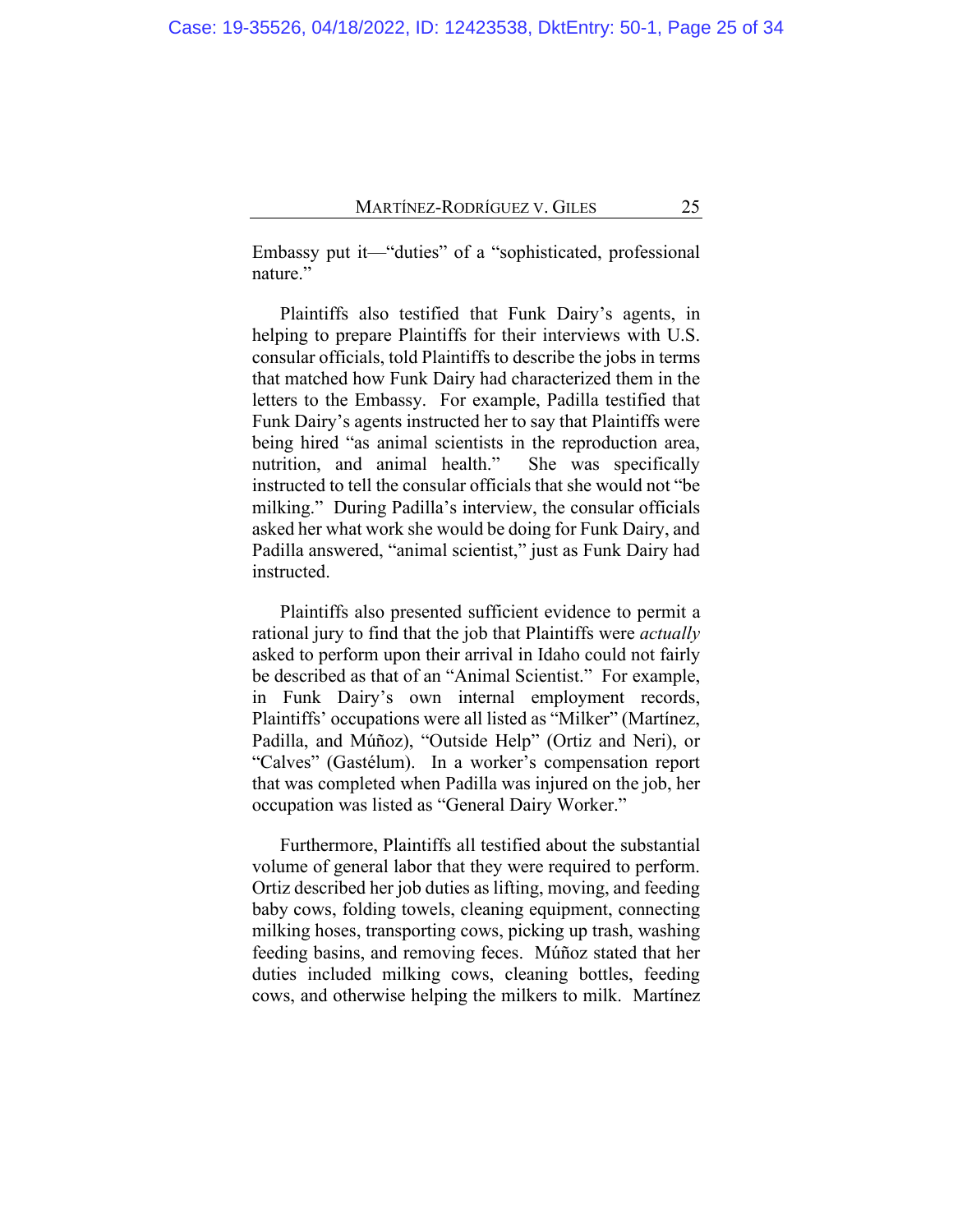testified that his job duties included transporting cows, feeding calves, cleaning the feeding area, removing manure with a shovel, and cleaning the water basins. Neri said that his tasks included keeping animal areas clean, cleaning the water basins, feeding calves, and removing feces. Padilla testified that her duties included cleaning equipment, attaching milking machines, and distributing milk to calves. In other words, Padilla was assigned to "the actual task of a milker"—despite having been specifically instructed by Funk Dairy's agents to tell U.S. consular officials that she would *not* be a milker. And although Gastélum's testimony was somewhat vague on this subject, she stated that she was required to spend several hours per week transporting calves with a truck and trailer, that she spent several hours each day performing miscellaneous additional activities, and that the work was "much more physical" than what animal science entailed.

Defendants note that each Plaintiff also acknowledged performing some of the tasks of an "Animal Scientist" as described in the letters to the Embassy, such as artificial insemination, administering vaccines, and collecting blood samples. But the fact that Plaintiffs performed *some* such tasks would not preclude a reasonable jury from nonetheless concluding that, viewing Plaintiffs' work duties as a whole, Plaintiffs were employed substantially as general laborers and that the "Animal Scientist" tasks constituted a limited portion of their duties.

Given the evidence of a sharp disparity between the "sophisticated, professional" tasks that Funk Dairy described during the TN Visa process and the general labor Funk Dairy subsequently demanded of Plaintiffs, a reasonable jury could find that Funk Dairy used the TN Visa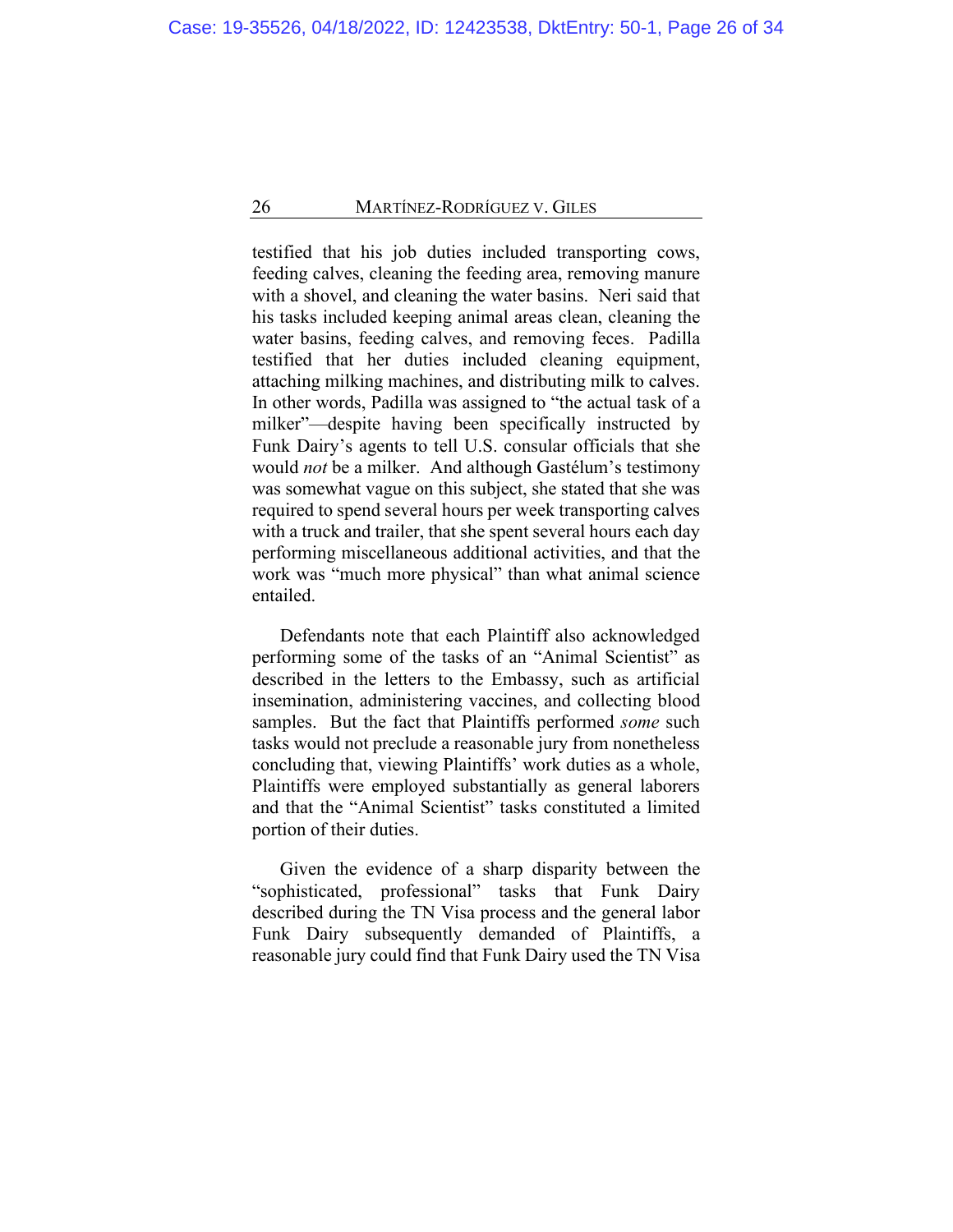program "in [a] manner" and "for [a] purpose for which [it] was not designed." 18 U.S.C. § 1589(c)(1).

#### **B**

Plaintiffs also presented sufficient evidence to allow a rational jury to conclude that Funk Dairy abused the TN Visa program "in order to exert pressure" on Plaintiffs "to cause" them to provide labor *different* from what they had agreed to provide. 18 U.S.C.  $\S$  1589(c)(1). In particular, three categories of evidence in the record would support such a finding.

First, Funk Dairy's abuse of the TN Visa program placed Plaintiffs in a bait-and-switch situation in which Plaintiffs journeyed from Mexico to Idaho with one set of work expectations, only to be required upon arrival to perform a substantial volume of menial work. As a practical matter, the resulting situation would be expected to, and did, exert substantial pressure on Plaintiffs to go along with providing labor that was very different from what they had agreed and expected to perform. Given the record evidence showing that Giles evaded supplying any specifics about job tasks and that he helped to foster a belief that the work would be professional in nature, a reasonable jury could find that Funk Dairy acted "in order to exert" that "pressure." 18 U.S.C.  $§$  1589(c)(1). That is, the jury could find that the inherently coercive pressure of Funk Dairy's bait-and-switch was *intended* rather than incidental.

Second, Giles made statements to each Plaintiff that fostered a belief that, if the Plaintiffs did not go along with what Funk Dairy wanted—which would include its bait-andswitch—they would be sent back to Mexico. For example, Giles told multiple Plaintiffs that if they discussed their pay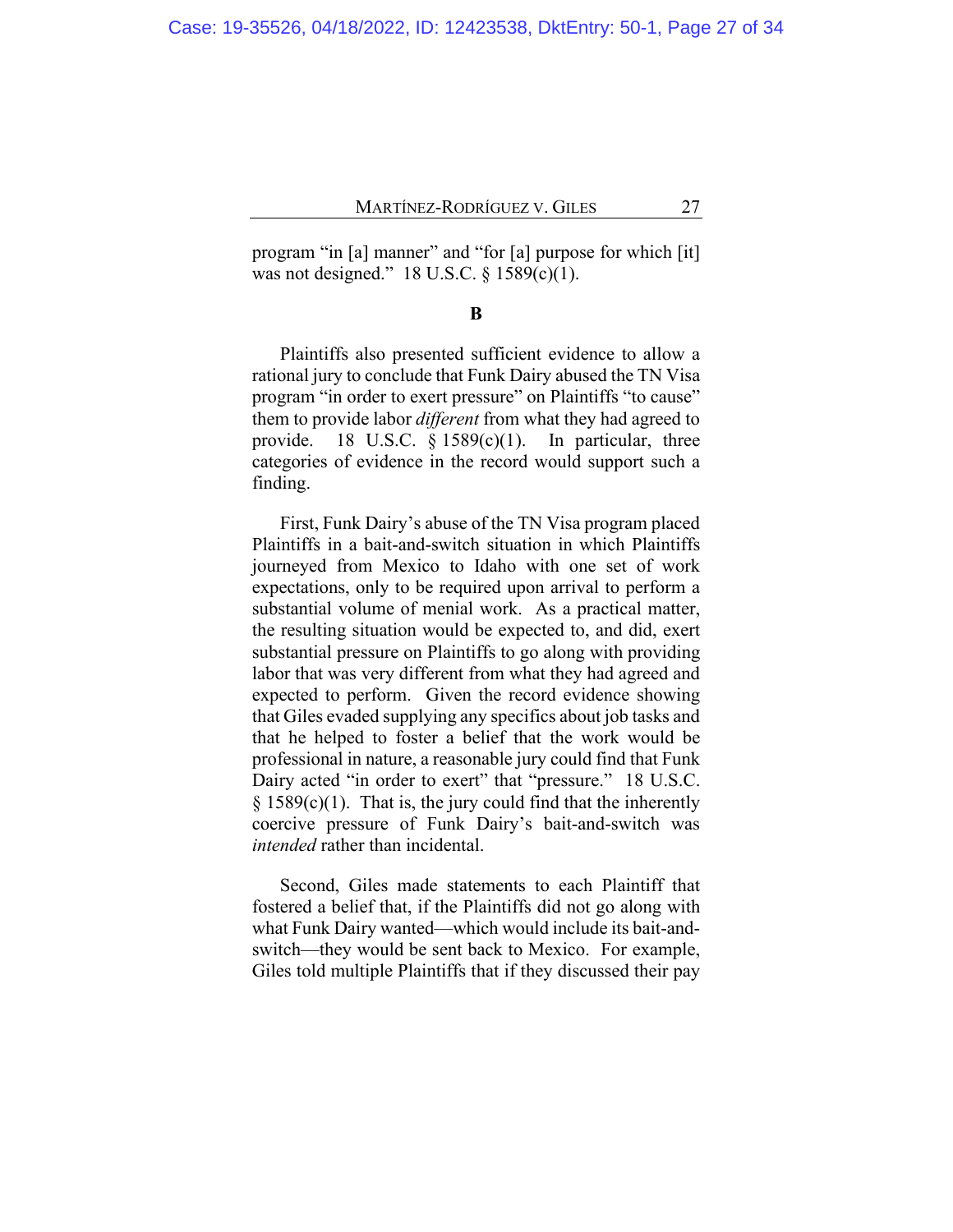with their coworkers, they would have to return to Mexico.**[10](#page-27-0)** On one occasion when Ortiz missed a day of work, Giles told her "[she] should thank God that [Giles] didn't deport [her] without [her] belongings, just like that." On another occasion, when Ortiz expressed disappointment that the work that she was doing did not amount to animal science, Giles mentioned deportation. Gastélum, Ortiz, and Múñoz testified that Giles repeatedly said that if their employment ended with the dairy farm, he would return them to Mexico or they would be deported. Indeed, Giles explicitly told Múñoz that, if her employment ended with Funk Dairy, he would be required to report that fact to the United States Government. Padilla similarly believed that if she left her employment with Funk Dairy, the dairy would have to report that to the Government. Although only Ortiz mentioned hearing a comment that specifically linked deportation to complaints that the work demanded was not "animal science," that is not dispositive. A jury could reasonably conclude that, when Funk Dairy threatened deportation to ensure compliance with one of its demands, Funk Dairy thereby reinforced the same understanding in Plaintiffs with respect to its *other* demands—including its demand for nonanimal-science general labor.

Third, some of Giles's deportation-related statements did not accurately describe the law or the TN Visa program's requirements. The relevant regulations expressly allow the holder of a TN Visa, while in the U.S., to apply to change employers if the visa holder finds a new employer to sponsor him or her. *See* 8 C.F.R. § 214.6(i). Furthermore, an employer is *not* required to notify DHS when a worker with

<span id="page-27-0"></span>**<sup>10</sup>** Plaintiffs' pay was generally higher than many of the other numerous Funk Dairy employees that were, like Plaintiffs, classified as "Milker," "Outside Help," or "Calves."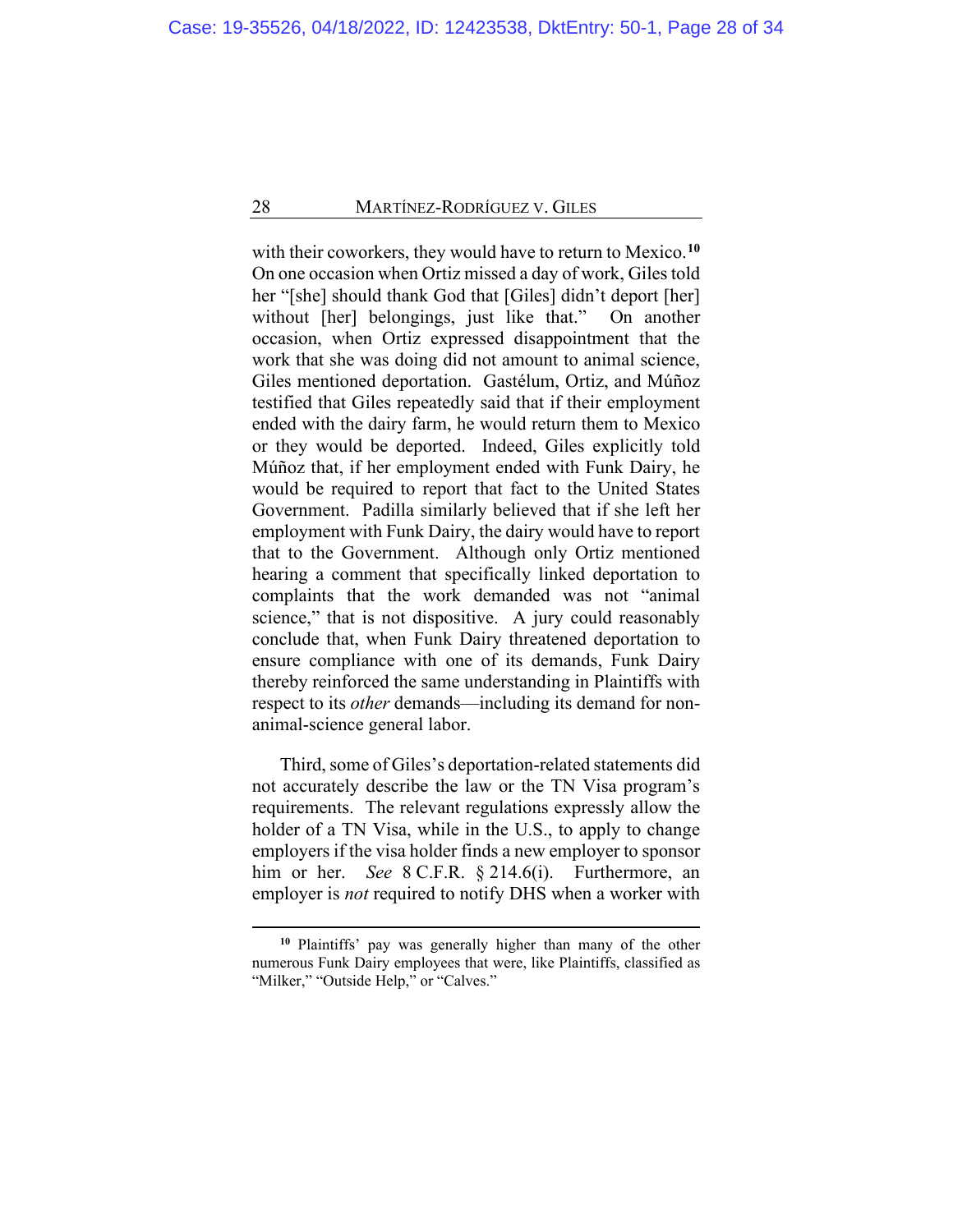a TN Visa ends his or her employment, despite Giles's suggestion to the contrary.**[11](#page-28-0)** *See* U.S. Dep't of State, *Foreign Affairs Manual*, 9 FAM 402.17-5(A)(8) ("There is no requirement that the TN employer or worker notify the Department of the termination of the employment relationship."). Giles made statements to some of the Plaintiffs that erroneously suggested that the opposite was true. By fostering *false* beliefs about the immigration consequences of failing to comply with what Funk Dairy wanted, Giles exacerbated the pressure to go along with the bait-and-switch inherent in Funk Dairy's abuse of the TN Visa program.

Taken together, this evidence supports a reasonable inference that Funk Dairy acted so as to exert pressure on Plaintiffs to cause them to acquiesce in supplying the nonprofessional labor that Funk Dairy demanded upon their arrival.**[12](#page-28-1)**

**<sup>11</sup>** Defendants argue that they had a duty under 8 U.S.C. § 1324(a)(1)(A) to report any change in Plaintiffs' employment status, but that is wrong. Given that the regulations explicitly allow TN Visa holders to apply in the U.S. to work at other employers and given that the State Department expressly disavows any employer obligation to report a termination of a TN Visa holder, an employer who fires a TN Visa holder does not thereby cause that person to acquire an immediate unlawful status, nor does that employer thereby harbor or conceal the alien.

<span id="page-28-1"></span><span id="page-28-0"></span>**<sup>12</sup>** Because the relevant violation of § 1989(a) at issue here is obtaining labor by means of the abuse of law or legal process, *see* 18 U.S.C. § 1589(a)(3), it is irrelevant whether the individual statements that Giles made to the Plaintiffs would *also* qualify as actionable "threats of serious harm" under § 1589(a)(2). *Cf*. *Headley*, 687 F.3d at 1179–80 (addressing claim based on alleged threats of "serious harm" in violation of  $\S$  1589(a)(2) and an alleged scheme to cause the plaintiffs to believe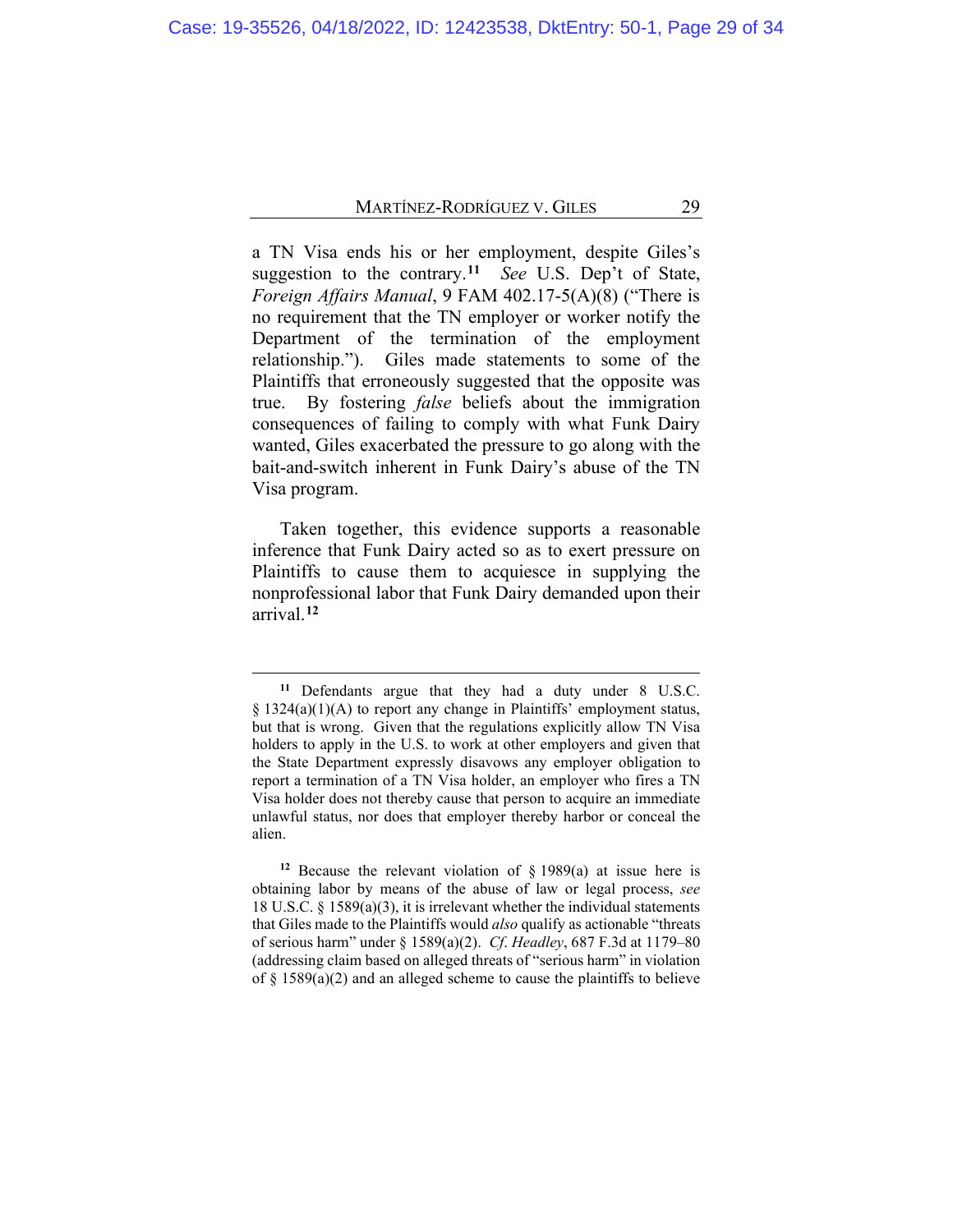**C**

We also conclude that the record would support a reasonable inference that Funk Dairy obtained the nonprofessional labor that Plaintiffs were tasked with performing "by means of" the pressure created by Funk Dairy's abuse of the TN Visa program. 18 U.S.C.  $§ 1589(a)(3).$ 

As we have recognized, the phrase "by means of" refers to familiar principles of causation and requires a proximate causal link between one or more of the unlawful means enumerated in § 1589(a) and the labor actually obtained. *Headley*, 687 F.3d at 1179–80. In *Headley*, where the alleged violation rested on threats of "serious harm," and an alleged scheme to cause the plaintiffs to fear "serious harm" if they did not perform the labor, *see id*. at 1178–79 (citing  $\S$  1589(a)(2), (4)), the causation inquiry necessarily focused on whether the requisite causal link was shown between the "serious harm" feared and the labor that was obtained, *id*. at 1179–80. And because the definition of "serious harm" requires a showing of a harm "that is sufficiently serious, under all the surrounding circumstances, to *compel* a reasonable person of the same background and in the same circumstances to perform or to continue performing labor or services in order to avoid incurring that harm," 18 U.S.C. § 1589(c)(2) (emphasis added), the causation inquiry turned

that they would suffer "serious harm" in violation of  $\S$  1589(a)(4)); *Dann*, 652 F.3d at 1169 (noting that the Government limited its criminal case to an alleged scheme to cause fear of "serious harm" under § 1589(a)(4) and relying on the distinct definition of "serious harm" contained in § 1589 $(c)(2)$ ). As explained below, we leave any such additional issues to be addressed anew by the parties and the district court on remand. *See infra* note 13.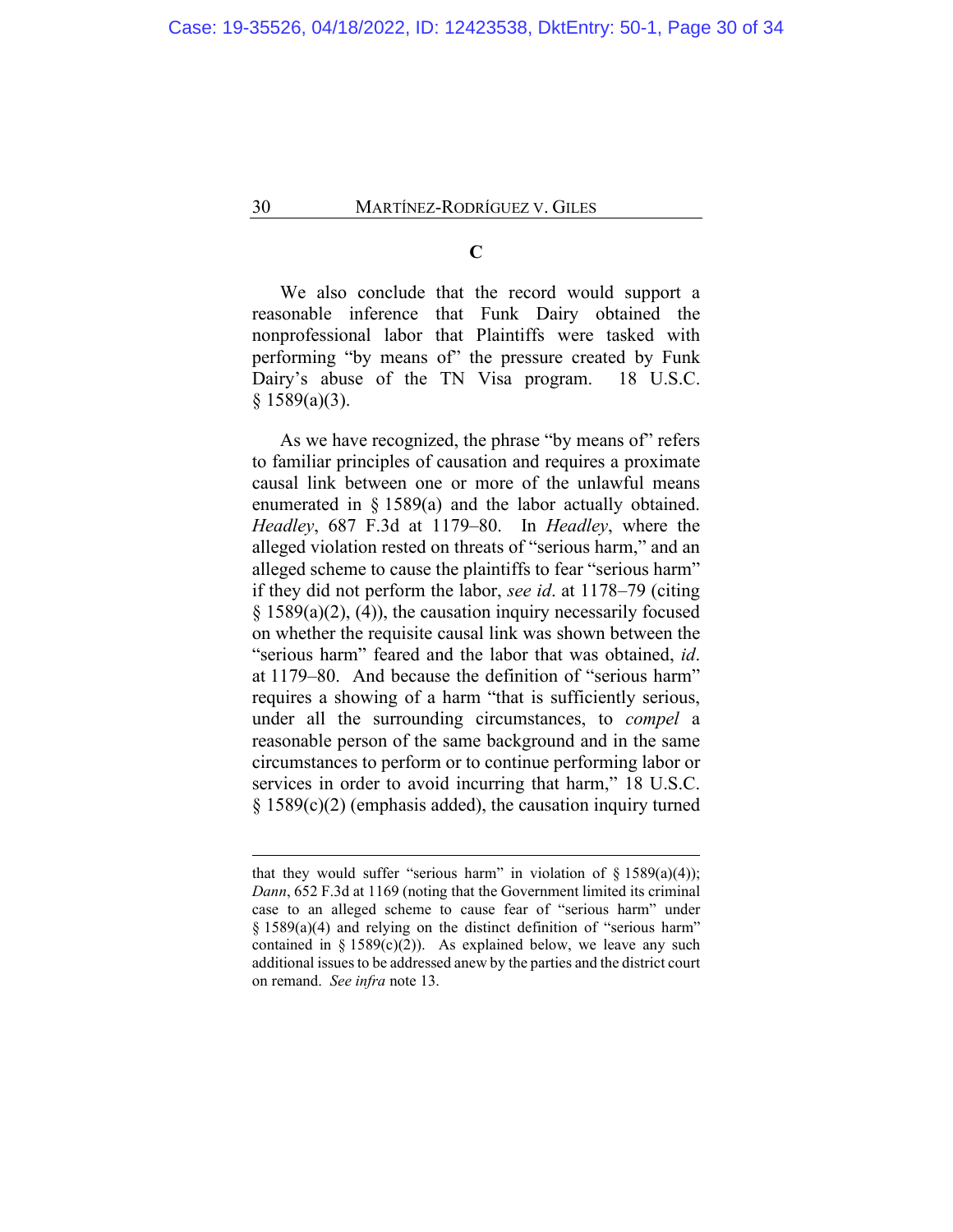on whether sufficient evidence of compulsion of labor had been shown. *See* 687 F.3d at 1178–81.

In light of the distinct statutory definition of "abuse . . . of law or legal process," the causation question in this case is whether Funk Dairy's abuse of the TN Visa program "in order to exert pressure" on Plaintiffs to provide nonprofessional labor that was *different* from what Plaintiffs had voluntarily agreed to perform can reasonably be found to have *caused* Plaintiffs to provide that labor. 18 U.S.C. § 1589(c)(1); *see also id*. § 1589(a)(3). We conclude that a reasonable jury could find that the substantial coercive pressures created by Funk Dairy's bait-and-switch abuse of the TN Visa program proximately caused Plaintiffs to provide different, nonprofessional labor instead of the professional work they had agreed to. Indeed, Defendants conceded that all Plaintiffs subjectively believed that, if they were fired by Funk Dairy, they would be required to return to Mexico. *See supra* at [11](#page-11-1) & n.2. That fact, coupled with the objectively coercive circumstances discussed above, amply supports an inference that Funk Dairy's misconduct caused Plaintiffs to provide menial labor that was different from the professional animal-science work they had agreed to perform. *Cf*. *Adia v. Grandeur Mgmt., Inc.*, 933 F.3d 89, 93 (2d Cir. 2019) (holding that the plaintiff, who was required to work overtime without extra pay, stated a claim for violation of  $\S$  1589(a)(3) by alleging that the defendant told the plaintiff he "would cancel or withdraw his immigration sponsorship").

Defendants argue that any inference of causation is conclusively refuted by the fact that several Plaintiffs ultimately left employment with Funk Dairy of their own volition. The district court similarly reasoned that "[i]f Funk Dairy was truly forcing Plaintiffs to perform labor, they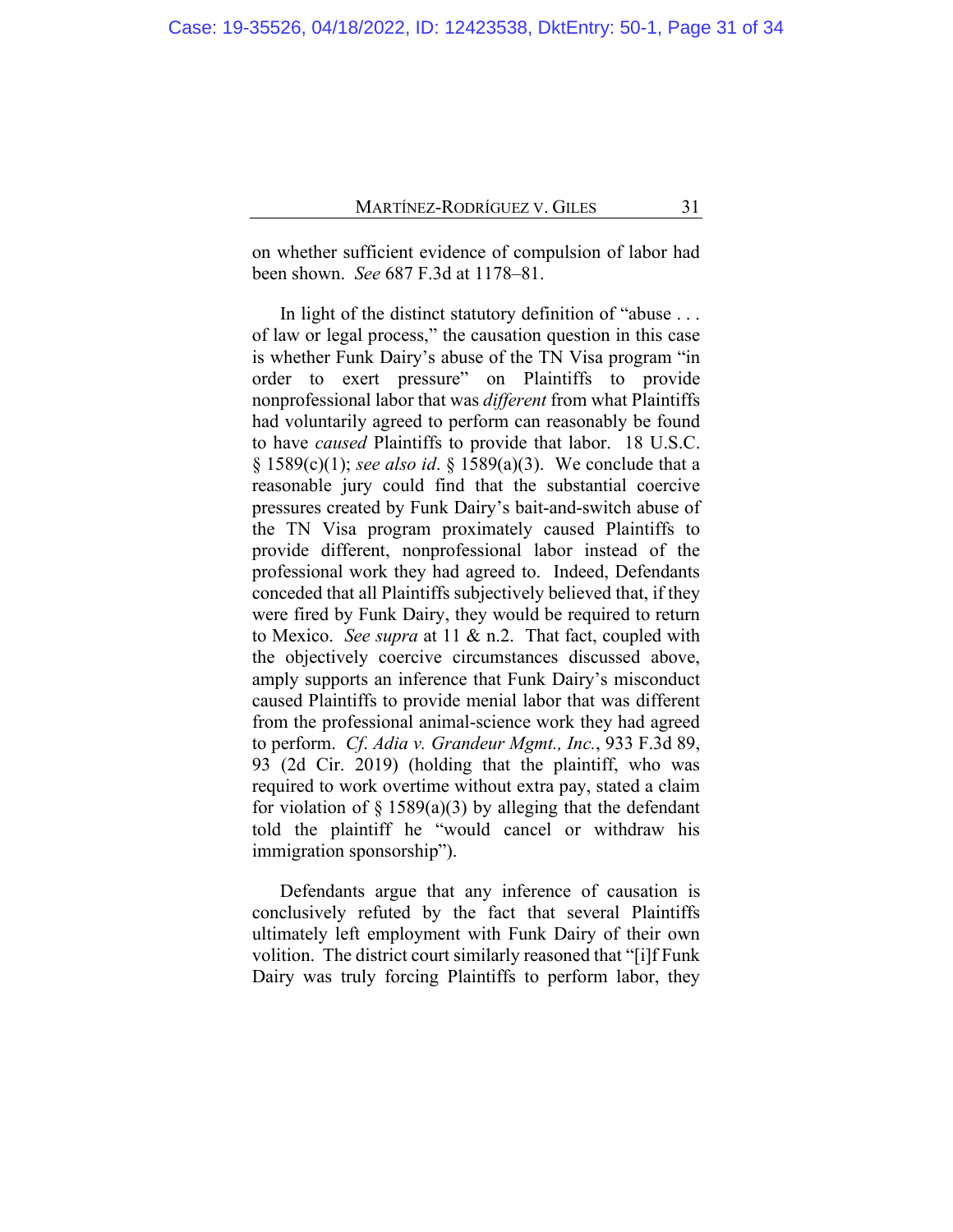would not have allowed three Plaintiffs to quit, nor terminated three Plaintiffs themselves." We reject this flawed reasoning. The fact that Funk Dairy's coercive pressures were not *indefinitely* successful in obtaining the sought-after nonprofessional labor from Plaintiffs would not preclude a jury from reasonably finding that it was *initially* successful for a significant period of time. That partial success is sufficient to establish the requisite causation as to the labor thereby obtained.

Defendants also contend that, given Plaintiffs' ability freely to communicate and to travel, their circumstances did not involve the sort of conditions that are comparable to "modern-day slavery." This argument ignores the breadth of the statutory language of § 1589, which we have previously observed was enacted to abrogate, as a practical matter, the Supreme Court's narrow interpretation of "involuntary servitude" in *United States v. Kozminski*, 487 U.S. 931, 952 (1988) (construing 18 U.S.C. §§ 241, 1584 (1982 ed.)). *See Dann*, 652 F.3d at 1169. The fact that Plaintiffs were not reduced to slave-like peonage does not mean Funk Dairy did not violate the particular prohibition set forth in  $\S$  1589(a)(3).

# **IV**

In addition to satisfying all three elements of the *actus reus* required under § 1589(a)(3), Plaintiffs also presented sufficient evidence to allow a reasonable jury to find that Funk Dairy acted with the requisite *mens rea*.

To demonstrate scienter, the employee must show that the employer "*knowingly* . . . obtain[ed] the labor or services" of the employee "by means of" one of the four statutorily enumerated methods. 18 U.S.C. § 1589(a)(1)–(4) (emphasis added). The scienter element requires proof that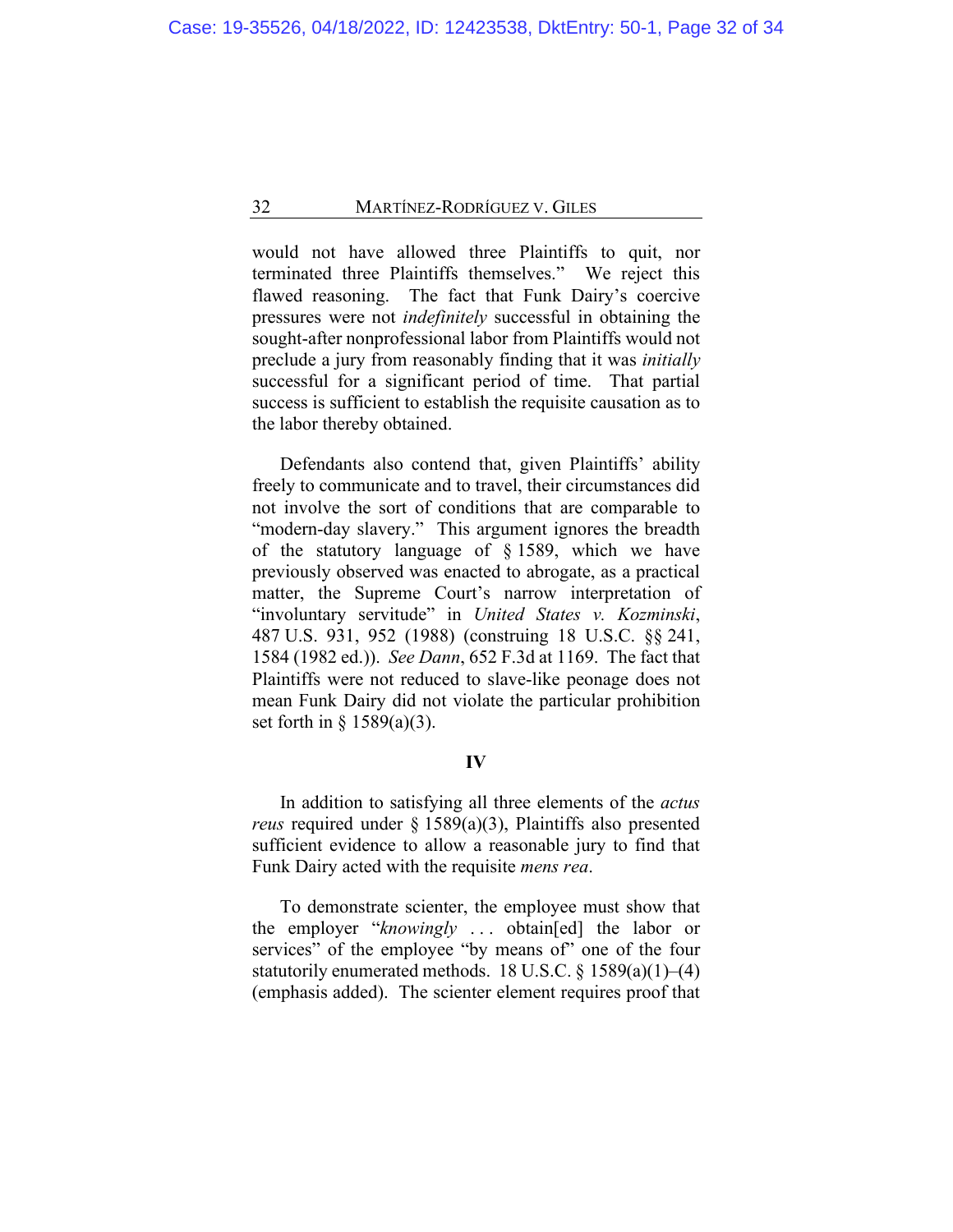the defendant knew (1) that the enumerated "circumstance existed" and (2) that the defendant was obtaining the labor in question as a result. *United States v. Calimlim*, 538 F.3d 706, 711 (7th Cir. 2008). That is, the employer must have intended the coercive pressure and its effects on the employee. *Dann*, 652 F.3d at 1170 (stating that the defendant must have "*intended*" to cause the victim to be placed in the enumerated coercive circumstance). We have little difficulty concluding that Plaintiffs presented sufficient evidence of *mens rea* under these standards.

As discussed earlier, the particular elements of the *actus reus* at issue here under § 1589(a)(3) already incorporate an element of scienter inasmuch as "abuse . . . of law or legal process" requires a showing that Funk Dairy abused the TN Visa program "*in order to exert pressure*" on the Plaintiffs to provide the different labor requested. 18 U.S.C. § 1589(c)(1) (emphasis added). Consequently, the same evidence discussed earlier amply supports the conclusion that (1) Funk Dairy *knew* of the coercive pressures that were inherent in its abuse of the TN Visa program and in its references to deportation upon termination; and (2) Funk Dairy intended for Plaintiffs to succumb to those pressures.

Accordingly, Plaintiffs presented sufficient evidence to establish a forced labor claim under  $\S$  1589(a)(3). The district court therefore erred in granting summary judgment to Defendants as to Plaintiffs' first cause of action.**[13](#page-32-0)** And

<span id="page-32-0"></span><sup>&</sup>lt;sup>13</sup> As noted earlier, Plaintiffs also sought to defend the sufficiency of their first cause of action on the alternative grounds that Funk Dairy's actions violated § 1589(a)(2) and § 1589(a)(4). To the extent that Plaintiffs on remand elect to continue to rely upon these alternative theories as well, we leave it to the district court to re-evaluate those theories in light of our decision and after receiving the parties' additional input. We likewise leave it to the district court to address in the first